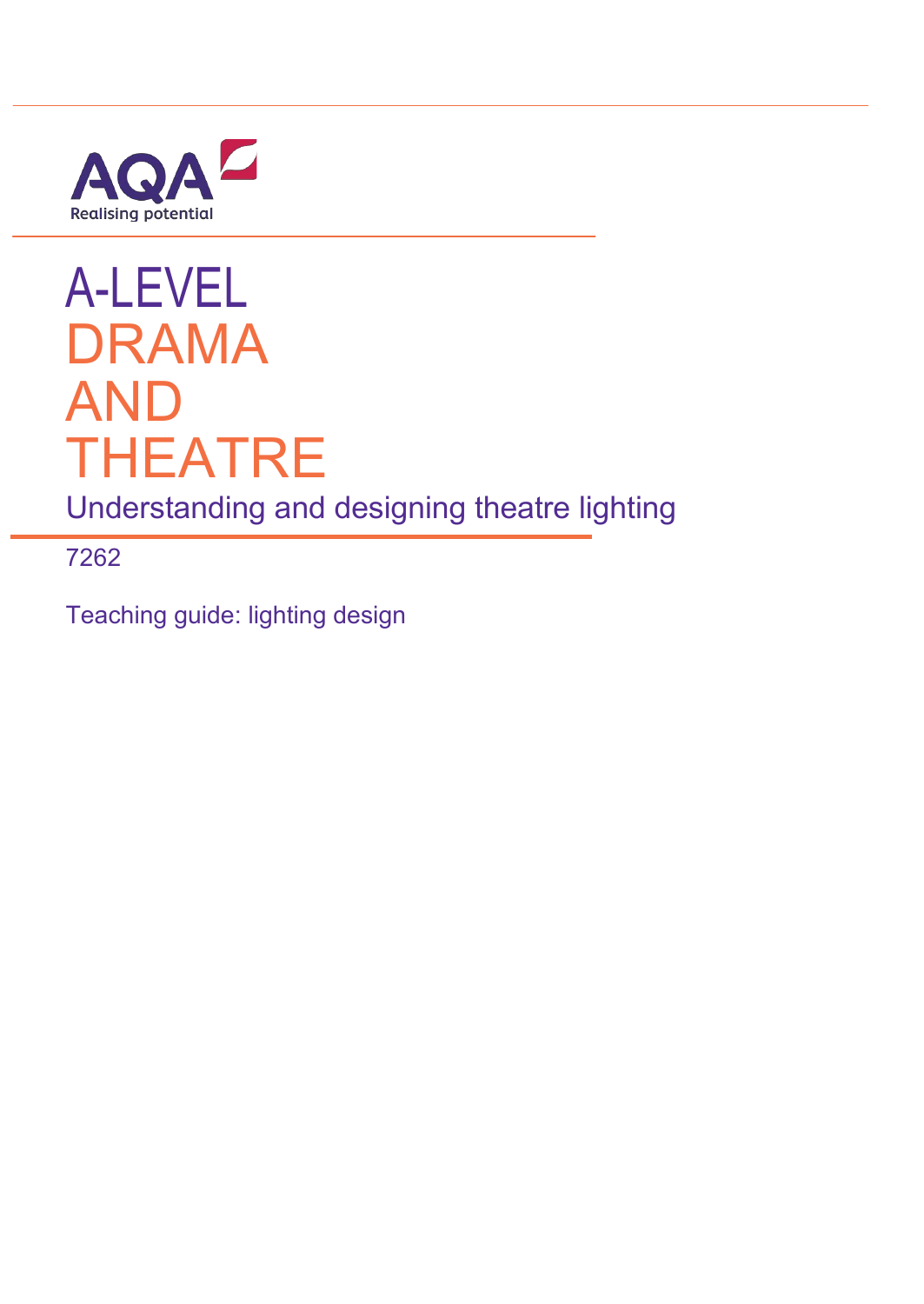Please note: this guide contains references to a number of designers/practitioners, not all of whom are prescribed practitioners for the AQA A-level Drama and Theatre specification. For assessment of Alevel Component 2 and A-level Component 3, students **must** select from the prescribed practitioner list published in the A-level specification.

# **Contents**

## Understanding and designing theatre lighting

# **Understanding theatre lighting 3**

What is the lighting doing? What style is the lighting? [What about the audience?](#page-8-0) Examples in action Do it yourself

## **Designing theatre lighting 9**

What do I need to do?

What practicalities should I consider?

Where can I get inspiration?

Understanding the context

How can I present my ideas?

[Examples in action](#page-16-0)

Do it yourself

## **Co[mponent 1: Drama and theatre](#page-19-0) <b>17 17**

Hints and tips for the written paper

## **Component 2: Creating original drama and Component 3: Making theatre 20**

2

Hints and tips for the practical work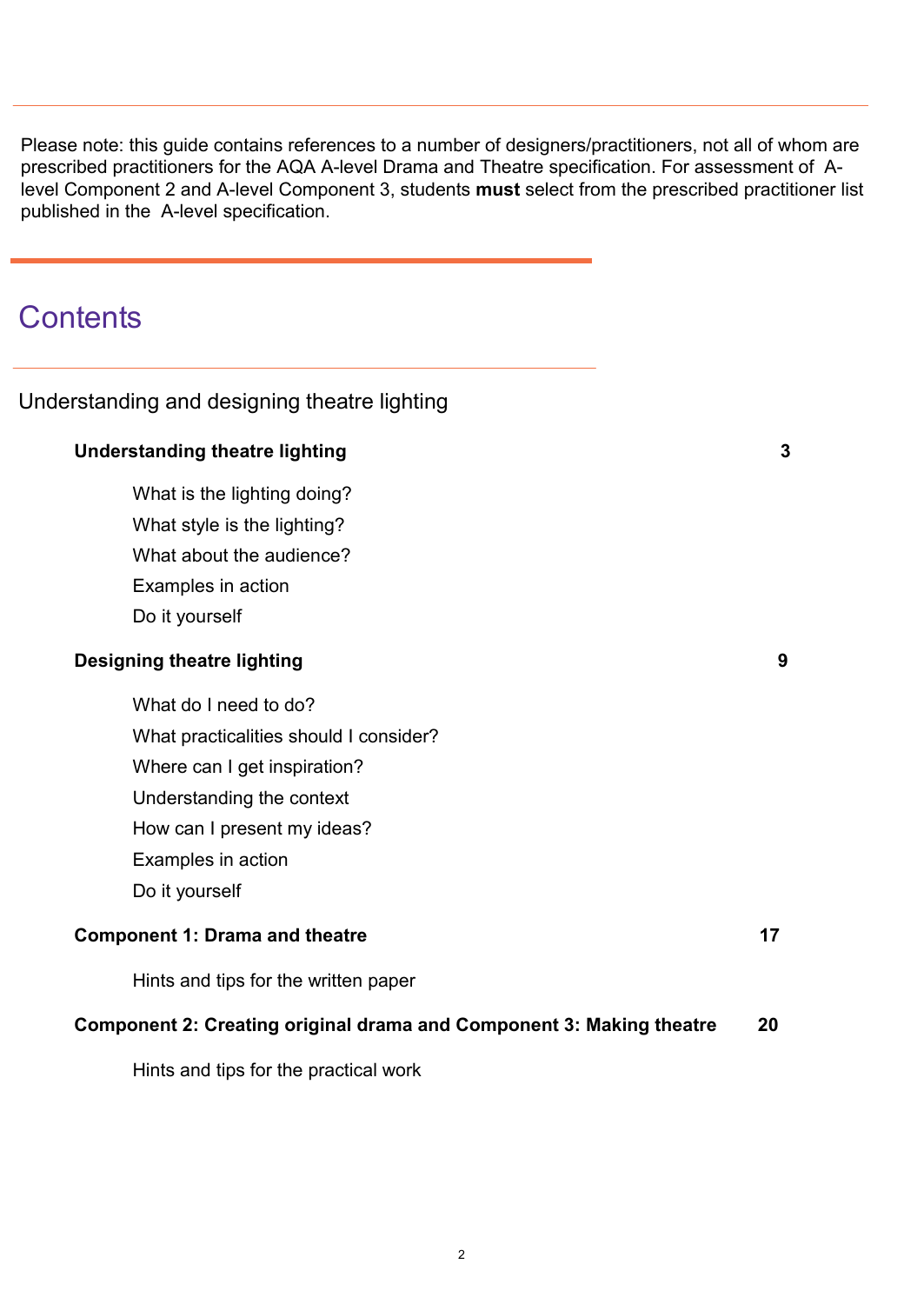# **Understanding theatre lighting**

## **Introduction**

The purpose of this section is to introduce you to some of the different elements of stage lighting, and to give you some ways of approaching and understanding theatre lighting designs. It will suggest some **key questions** you can consider when you see or create a theatre lighting design.

## **What is the lighting doing?**

Lighting design in theatre goes beyond simply making sure that the audience can see the stage (although this is very important!). Light can be used to establish the time or location of a performance, or to create and enhance mood and atmosphere.

**Time and location** are the 'when' and 'where' of a production. Lighting designers need to consider the period and genre of a play, as well as the venue where the performance will take place. They also need to respond to the social, historical and cultural context of the production. For a play text, this might mean thinking about when and where the play was written, as well as when and where it is set. Productions that are set indoors and at night will need a different quality of light to productions set outside in the midday sun.

**Mood and atmosphere** is the feeling that the production creates for the audience. Lighting is very significant in creating mood and atmosphere: audiences will associate different qualities of light with different moods. This can be done through the colour of the light used. For example, blue lighting is often said to create a cold or night-time

effect on stage. Moods and atmospheres can also be achieved through the intensity, or brightness, of the light. This is usually called the *level* of the lighting. Very low *levels* of lighting, for example, can give a mysterious feel to a space, often placing the actors in shadow or half-light.

When you consider a lighting design, ask yourself whether the light is there to indicate a specific time or location, whether it is creating a specific atmosphere or mood for the audience, or whether it is doing both: sometimes, a playwright or director uses a certain location or time deliberately to create a mood or atmosphere and this could be reflected in the lighting design.

## **Remember:** everything's deliberate!

Good lighting design is a series of deliberate decisions. Always assume that anything on stage has been put there for a reason and contributes to the audience's experience.

## **Think about…** quality of light

Light looks different in different places and at different times. It is a good idea to start thinking about how light looks in real life. You can do this by searching for images of light at different times of day and comparing them: how does a sunrise look different to a sunset, for example? You can also consider the quality of light in places you see regularly, for example, your school, home or garden. How does the light there change in sunny or cloudy weather? How is it different sitting in a room lit with bright fluorescent strip lights to a room lit with small lamps or candles?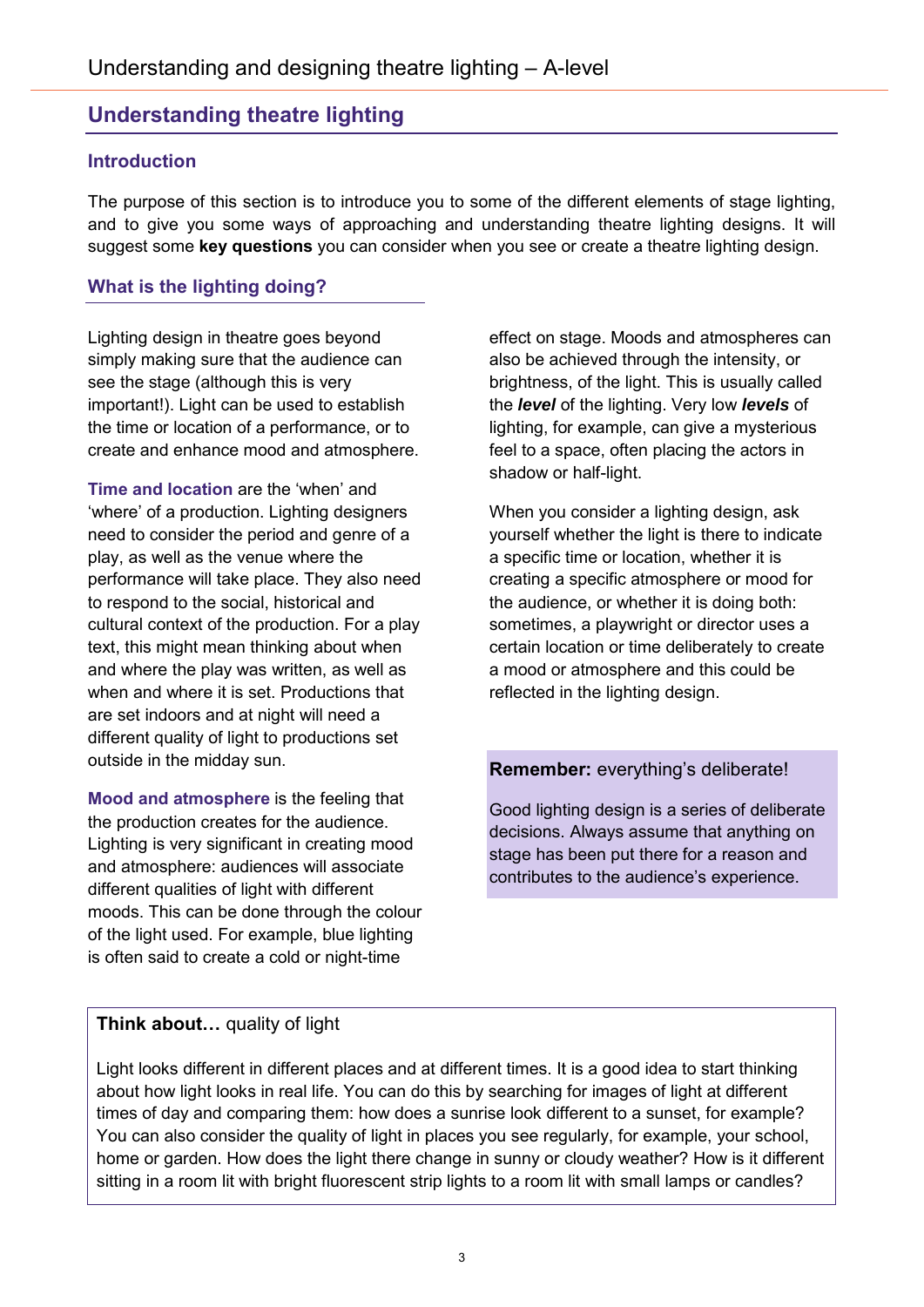## **What style is the lighting?**

Theatre productions use a range of styles, and the lighting designer needs to respond to the overall style of the production. It is important to be able to identify the style of a production in order to understand how and why the lighting design has been put together. Some examples of styles include:

#### **Realism**

Realist productions incorporate elements that are meant to look like real life. Realism can be total or partial. Total realism means a production that looks as close to real life as possible, so lighting designs for these productions need to mimic lighting in real life. Some lighting designers say that this is deceptively difficult to achieve. Partial realism incorporates realistic elements into a production that might not be realistic overall, for example using a lighting design that has some realistic and some non-realistic elements.

#### **Symbolism**

Symbolist productions are more interested in communicating an idea to the audience than in representing real life. Symbolism allows the lighting designer to create a design that communicates some of these ideas to an audience, perhaps through deliberately using certain colours for certain moments or *spotlighting* certain characters.

#### **Minimalism**

Not all productions have to be large-scale. Minimalist productions use empty spaces and rely on the actors to create an experience for the audience. In minimalist theatre, light can be used to create entire settings, or a location can be changed simply by changing the *lighting state.* Productions that use minimal costume and set often rely on complex lighting.

#### **Fantasy**

Fantasy productions allow the designer to create a new world. For lighting designers, this might mean the use of a range of colours or even *internal* or *practical lights* or *strobe lights* to create magical effects. *Strobe* lighting should be used very carefully as it can present risks to actors and audiences. You can read more [here.](http://www.bbc.co.uk/safety/resources/aztopics/strobe-lighting.html) It is worth remembering that a fantastical design still needs to maintain an internal logic so that the

audience can understand and engage with the world of the production.

#### **What decisions has the designer made?**

A lighting designer's job is to make deliberate decisions about what the audience see in the stage space. Part of understanding a lighting design is considering what decisions have been made and what effect they might have on an audience. Lighting designers might make decisions related to:

**Colour:** the colour of the light itself, which can be altered using lighting gels (thin pieces of coloured plastic that are placed over the lantern). Different colours can create different effects and moods. For example, using red and orange light might give the impression of a fire. Colours also have different associations for the audience. For example blue light can feel cold and amber or yellow light can feel warm. It is also important to consider the colour of the surface that the light is hitting: different coloured light can change the colour of different surfaces. You can experiment with this by shining blue, red or green light onto a blue surface, and seeing how the colour of the surface appears to change. Remember that how colours mix in light (called *additive colour*) is different to how they mix in paint (called *subtractive colour*). The primary colours of light are red, blue and green, and when these are all mixed together, the light becomes white.

**Intensity:** how bright each *lantern* is. Theatre *lanterns* allow the designer to change their intensity (or *level*) for different effects: they are not just 'on' or 'off', but set at levels usually numbered between 1 and 10 or 1 and 100, depending on the *lighting desk*. This allows the designer to balance the light across the stage space.

**Focus:** how defined the edge of each beam of light is. Theatre *lanterns* allow the designer to alter the size and focus of the beam, so that edges can either be sharp or soft. Sharp edges can highlight a certain area of the stage or performer (for example in a *spotlight* or *pinspot*), whereas soft edges can blend the light from one *lantern* into light from another lantern.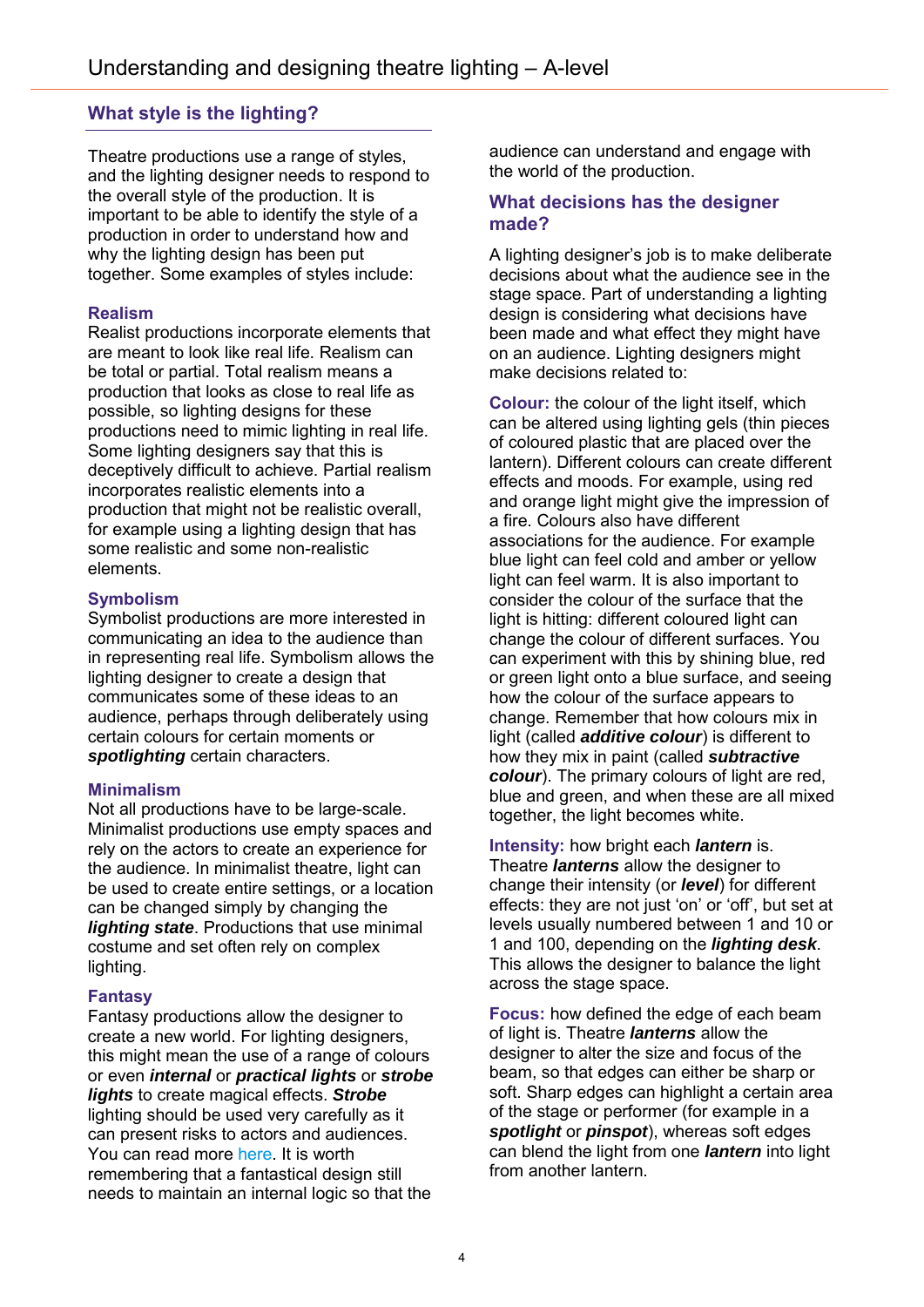**Shadow:** where the stage is dark. Lighting designers do not only control what the audience see, but also what they cannot see

Shadows can be used to great effect in creating atmosphere on stage. They can also give the audience a specific impression of a character. For example, an actor who emerges from the shadow might be playing a character who is 'shady' in their dealings!

## **Remember:** 'reading' a stage

When an audience looks at a lighting design, they will believe that what they are seeing is important and significant. We say that audiences 'read' the design: they identify important elements of the lighting and work out what they think these mean. When you interpret a lighting design, you are also reading the stage. Designers make decisions about what they think will 'read best' (that is, be most effective and clearest to understand) for an audience.

## **What about the audience?**

Part of understanding a lighting design is understanding the effect of the *lighting states* on an audience. Useful questions to consider are:

#### **Where are the audience?**

Different theatre spaces create different relationships between actors and audience. For example, theatres can be end-on, thrust, in-the-round, or traverse; performances can also be *promenade*, *immersive* or *site specific*. Further information on these *configurations* can be found in the resource on set design and in the glossary.

When you are designing lighting or analysing a lighting design, you should carefully consider the *configuration* of the performance space and what influence this might have, for example on where the *lanterns* are placed. *Lanterns* can be hung over the stage or over the audience pointing towards the stage on *front of house* lighting bars. They can also be placed in the *wings* or on the stage floor.

**Think about…** blackouts and transitions

It is unusual for a production to only use one *lighting state*. When a lighting designer wants to move from one *lighting state* to the next, it is called a *transition*. *Transitions* can vary in speed from very fast (called a *snap*) to very slow. When one *lighting state* fades into another slowly, the audience may not notice the change until it is complete or nearly complete. Some designers use this to great effect in performances, slowly shifting the mood on stage or the time of day represented. When the stage is left in complete darkness a *blackout* occurs. *Blackouts* can be useful for indicating to the audience that a production has finished or that a time or location has significantly changed. You can also use *blackouts* for changing *scenery* although you will need to add some *working light* (light for the stage crew to see by!). Many directors prefer audiences to see a *set change* in order to retain their attention and focus.

Each of these *configurations* also creates a different challenge for the lighting designer, who will need to make sure that the audience can see the stage and the actors. Certain *configurations* present extra challenges. For example, for theatre *in-the-round*, the lighting designer needs to ensure that *lanterns* aren't shining directly into audience members' eyes! When working *in-the-round*, *thrust* or *traverse*, there is also more risk of *spill* (when light falls on an area of the stage where it isn't wanted).

#### **What sort of experience is the designer creating?**

Some productions choose to use lighting to create a specific experience for the audience. This can include using very bright light to make the audience feel uncomfortable, or bringing up the *houselights* at a certain point in the performance. This can make the audience very aware of being in the theatre and break any illusion of the *fourth wall*. Lighting designers can also use very low *levels* of light, meaning that the audience have to concentrate very hard to see.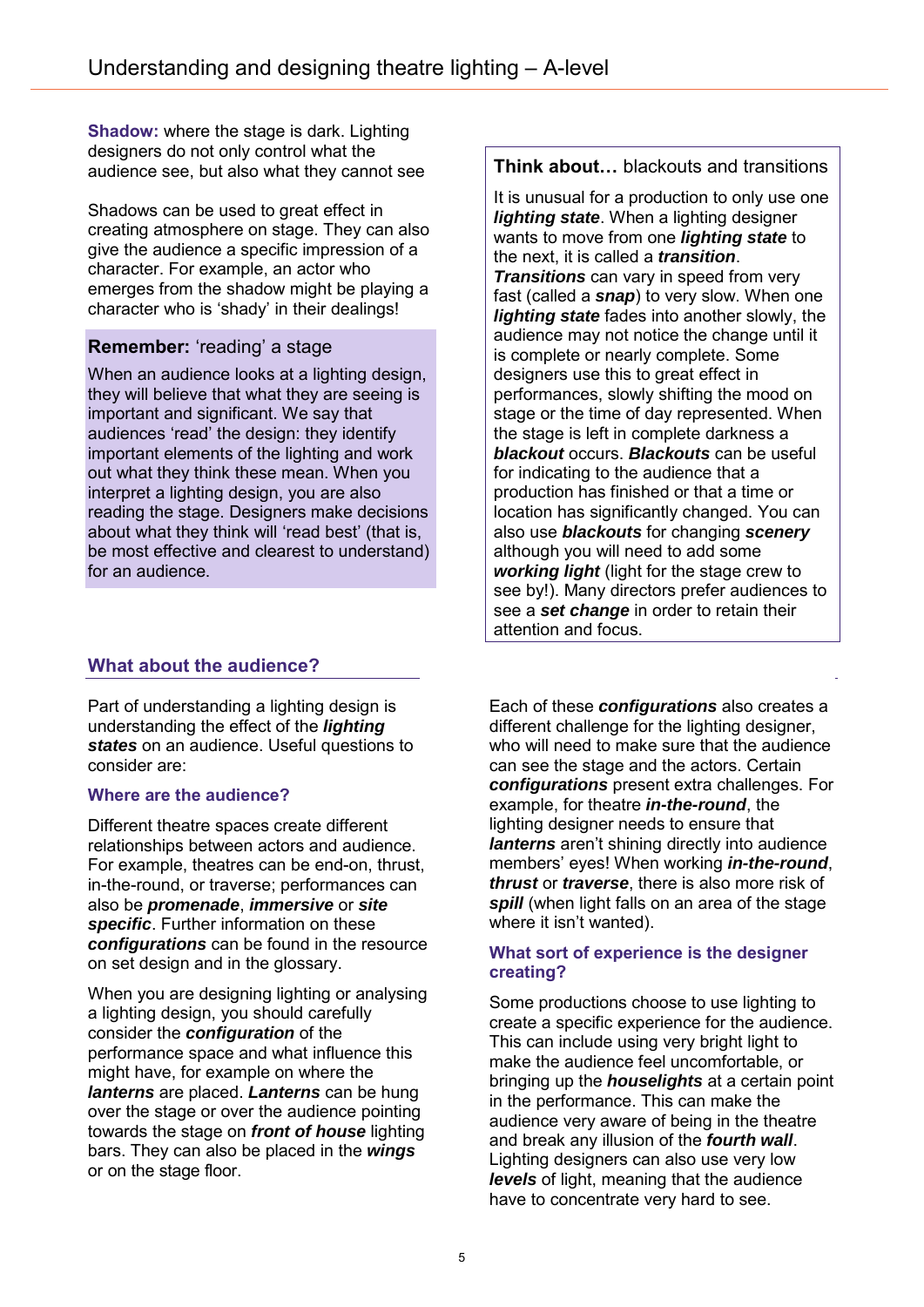## **Examples in action**

## Example 1:

## Natasha Katz's design for *The Glass Menagerie*

Natasha Katz created the lighting design for the production of Tennessee William's play *The Glass Menagerie* at the Booth Theatre, New York in 2014. You can see photographs and video footage of the production [here.](http://natashakatz.com/theglassmenagerie.html)

*The link to an image is [here,](http://whitelight.ltd.uk/wp-content/uploads/2014/06/glass-menagerie-photo-michael-j-lutch.jpg) and is referred to in the following bullet points:* 

- Much of the stage is in shadow, focusing the audience's attention on the scene and creating a dreamlike mood.
- The use of blue can be read in different ways: it could be that the scene is taking place at night (blue is often associated with the quality of light at night-time). It also makes the space feel unreal and slightly cold.
- The set is floating on a large pool of water. The lighting design makes use of this, creating reflections. Water is notoriously difficult to light on stage!
- The cool blue is contrasted with the warm amber colour of the light on the actors' faces. The lighting creates an intimate atmosphere between the two characters.
- Despite the low *levels* of light overall, the actors' faces are still clearly lit, meaning that the audience can follow the action.
- The candle gives the room more warmth, and suggests that the scene takes place at night. Notice that warm light from *lanterns* is used to supplement the light from the candles.

## **What does Williams say about the play's lighting?**

In his production notes for the play, Williams says that the play's lighting should be dim and not realistic, reflecting the theme of memory. He also talks about light in religious paintings as an inspiration for the lighting in the play. You can read more of Williams' notes on lighting in the introduction to *The Glass Menagerie* (see Williams, T, *The Glass Menagerie*, Penguin, London 2009, p. xviii).

Katz's lighting design uses colour and shadow to give the stage a dreamlike quality, reflecting Williams' 'atmosphere of memory'. The design is very effective: in 2014, Katz's lighting design for *The Glass Menagerie* was awarded the Tony Award for Best Lighting Design in a Play.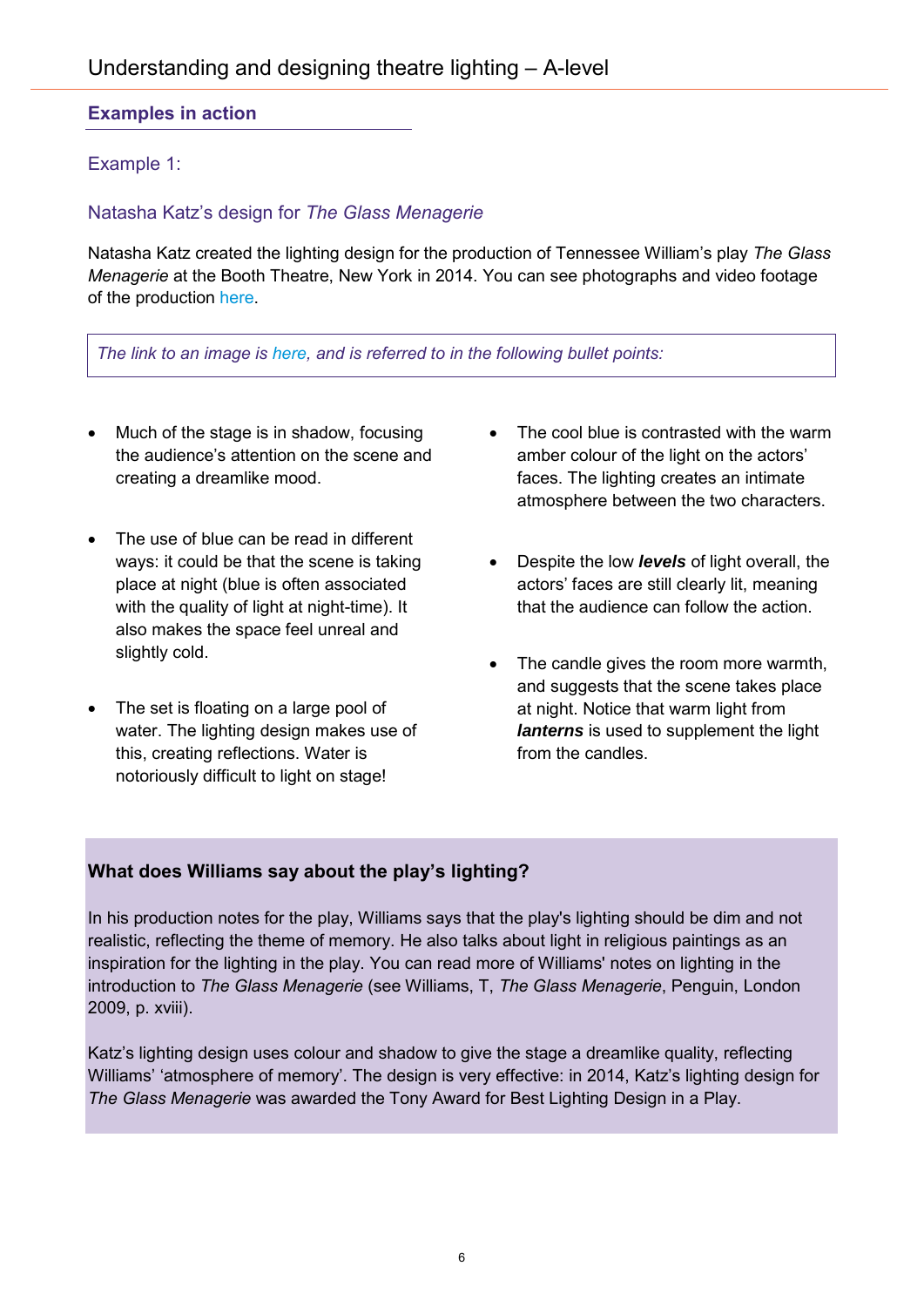# Understanding the action of the action of the action of the action of the action of the action of the action of the action of the action of the action of the action of the action of the action of the action of the action o

## Paule Constable's design for *The Curious Incident of the Dog in the Night-Time*

Paule Constable's lighting design for *The Curious Incident of the Dog in the Night-Time* includes *LEDs*, light boxes and projections. You can see more images [here.](http://www.pauleconstable.com/#/theatre-gallery/4577261221)

The link to an image is [here,](http://assets.londonist.com/uploads/2013/03/i875/jpeg41.jpg) and is referred to in the following bullet points:

- Like Katz's design for *The Glass Menagerie*, Constable has chosen to use a lot of blue light. Do you think that the effect of the blue is different here?
- The walls combine projection with *LEDs*. Christopher, the central character in the play, is autistic. The images on the walls can comment on the show, letting the audience into Christopher's way of seeing the world.
- Christopher is in a *spotlight*, creating a colour contrast between him and the rest of the set. He also seems very isolated in this circle of light. Notice how the edges of the spotlight have been softened by changing its focus.
- The light in this scene creates some interesting shadows, for example the shadows behind the actors *upstage* and the shadow beneath Christopher.
- These light boxes frame the space and can change colour throughout the production. Constable says that because the show takes place inside the head of the character Christopher, it has to have a self-conscious look. You can read more [here.](http://www.whitelight.ltd.uk/)
- *The Curious Incident of the Dog in the Night-Time* was originally produced at the National Theatre's Cottesloe Theatre (now called the Dorfman Theatre). Research different spaces where this production has played to compare the lighting design in different venues.

## **Reflections**

Like Katz's design, Constable's work on *The Curious Incident of the Dog in the Night-Time* is also award-winning (Laurence Olivier Award for Best Lighting Design, (2013) and Tony Award for Best Lighting Design in a Play, (2015)). What do you think makes these designs so special? What is particularly effective in these designs?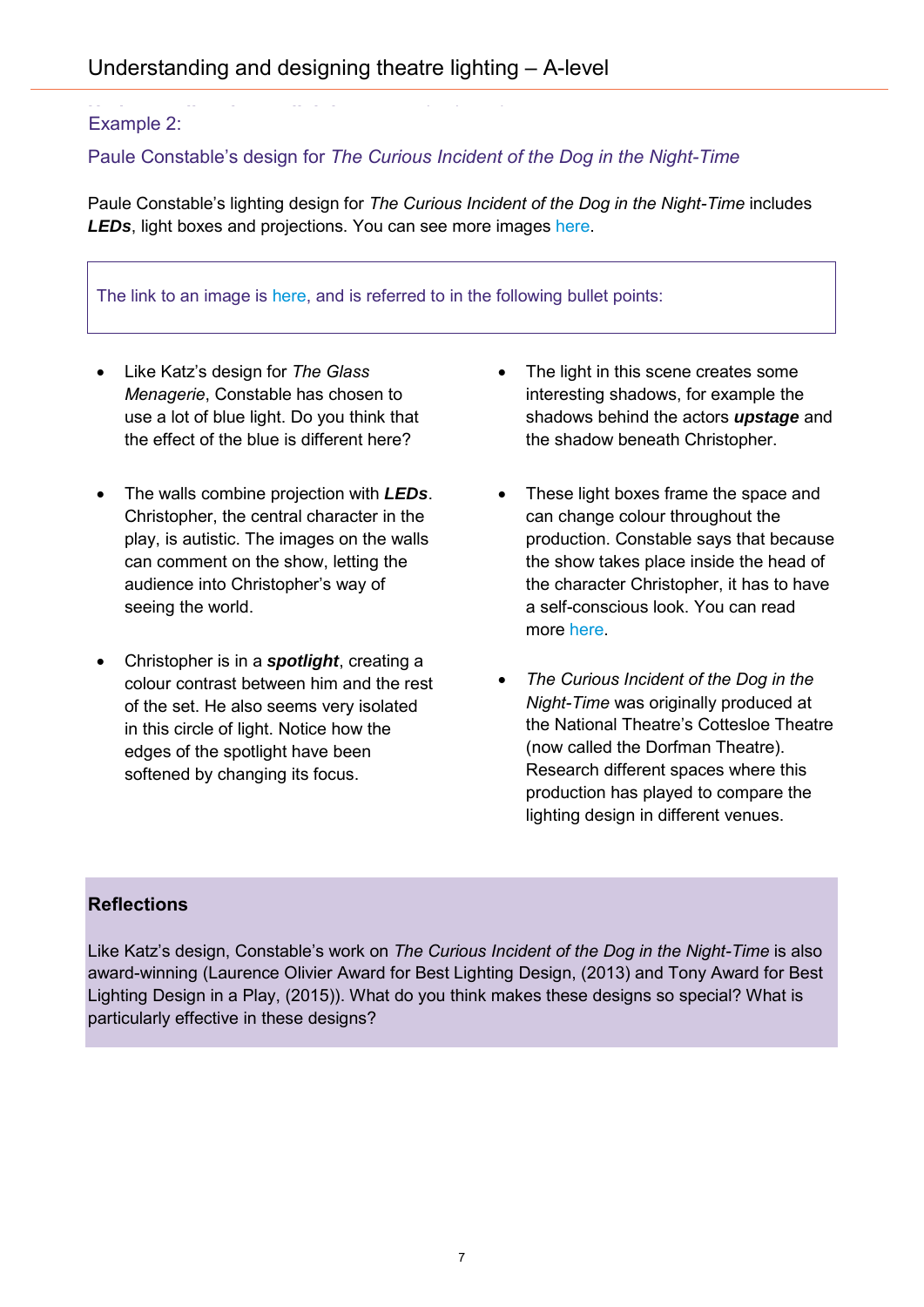#### **Do it yourself**

Below are links to images from two different productions of *Much Ado about Nothing* (Globe Theatre, 2011, and World Shakespeare Festival 2012). Compare the use of lighting in the two photographs. There are some suggestions below to start your discussion.

*Links to the images are below:*

Tom Piper's design: [here.](http://tompiperdesign.co.uk/wp-content/gallery/much-ado/2012-07-25-21-47-54.jpg)

Globe Theatre: [here.](http://simpson.edu/wp-content/uploads/2012/10/IMG_1092.jpg)

The Globe Theatre is a reproduction of an Elizabethan playhouse. This means that the productions take place in the open air. Looking at the image from the Globe Theatre (the second link, consider the role of a lighting designer in this production. How does the outdoor setting change the lighting designer's job? What problems and advantages might there be to lighting a production that takes place outdoors?

How will the lighting for this production alter on different days? How might the natural light in the production change the audience's experience of location, time and atmosphere? Next door to The Globe is the Sam Wanamaker Playhouse. This is a reproduction of a Jacobean-era theatre, where performances take place by candlelight.

- Where are the *lanterns*? How visible are they to the audience?
- How much control does the lighting designer seem to have over the light in each image?
- What colours are used and why?
- What is the quality of light in each image?
- What atmosphere does the lighting create?
- What audience response would you expect from these designs?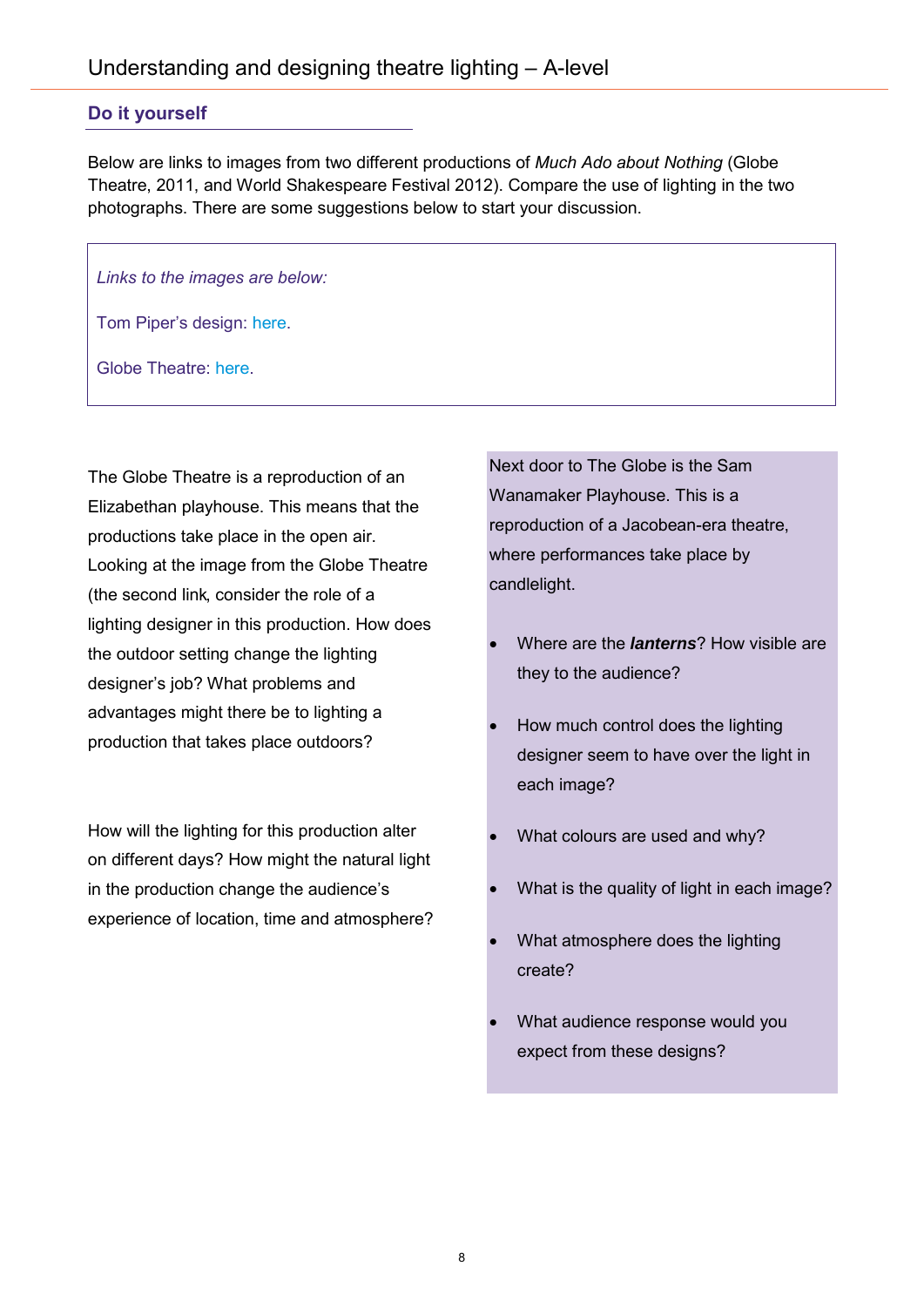## <span id="page-8-0"></span>**Designing theatre lighting**

#### **Introduction**

The purpose of this section is to introduce you to some ways that you can approach designing your own lighting for the theatre. It will give you some starting points for design, as well as suggesting ways that you can present your designs.

## **What do I need to do?**

A lighting designer's role is to create a performance space that is interesting, creative and engaging for the audience, and that allows the audience to see the right thing at the right moment. Your design needs to work for the production. You need to be clear about what the production needs (this is called the production *brief*) and how you will creatively interpret these needs to develop your final design.

Your *brief* can take different forms: either from a written text or a group devised project. Essentially, the *brief* is an overview of the production project, explaining what it will be about, what ideas are already decided, and what aims you and your fellow theatre makers have.

Try making a mind-map of all the things your production needs:

- What different locations and times do you need?
- What mood/atmosphere do you need to create? Should this be influenced by a specific period?
- Do scenes take place indoors or outdoors?
- Are there certain areas of the stage that need to be isolated?
- Do you need any *working lights* for the actors or crew?
- Do you need any *internal* or *practical* lights (e.g. lamps)?

Once you have your *brief*, you can use it as a starting point to develop your ideas. As a designer, your role is to bring together the needs of the production with your own creative ideas and experiences. Starting with the needs will ensure that your designs are appropriate, practical and functional. As theatre is a practical art form, it is important to make sure that what you design will function in practice, in performance, and be effective for an audience.

## **Design tip**

Most design projects will present you with a problem or challenge to solve. Sometimes this is a difficult lighting effect, or something that is very difficult to light (for example, a mirror). Finding solutions to these problems can be a great starting point for your design work and can even determine the style of your whole design. Starting from a problem can be a very effective way to create a design. Lighting can also help to solve these sort of problems: perhaps lighting would be a good way to create the river needed for the washerwomen in Lorca's play *Yerma*.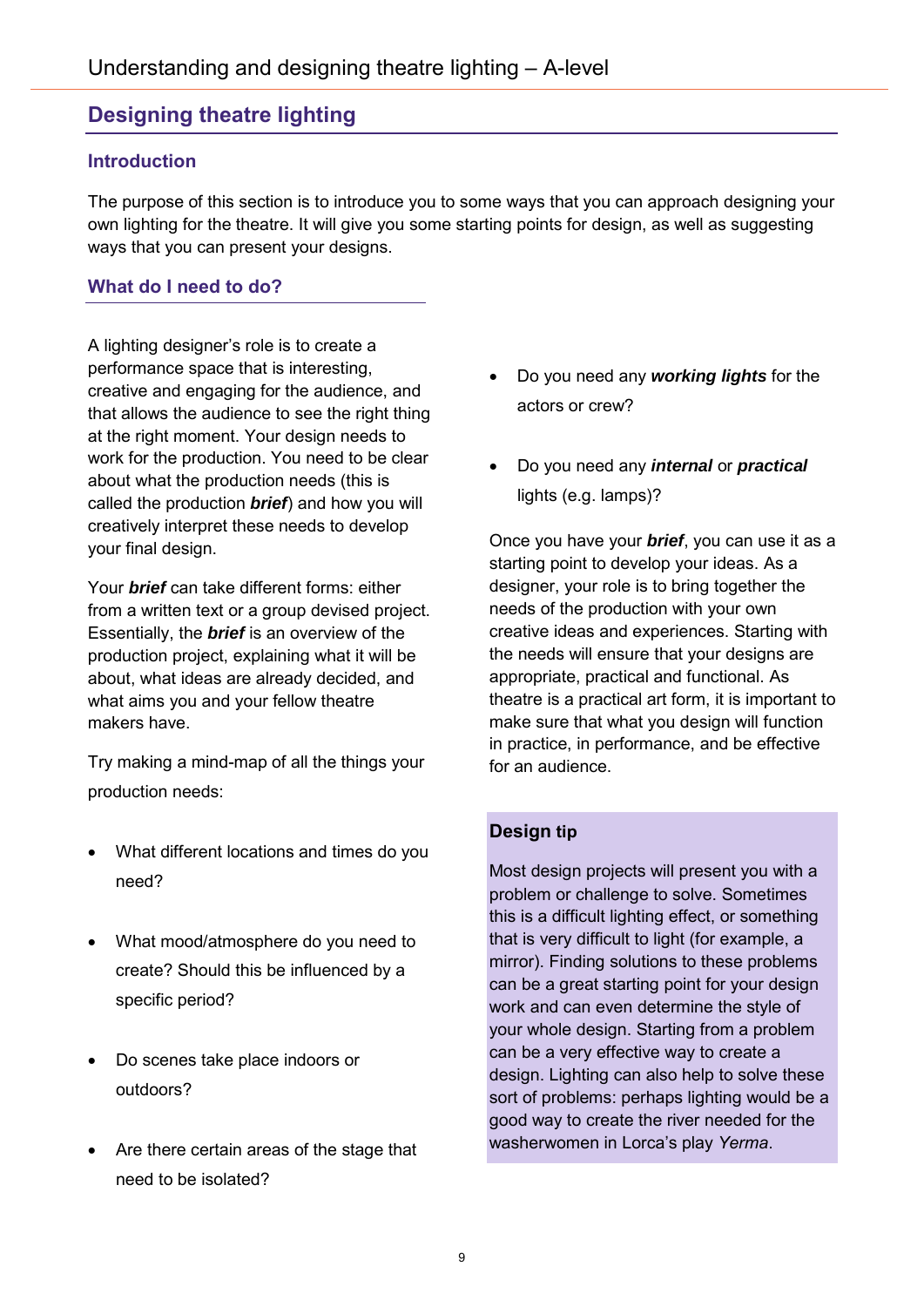## **Remember:** health and safety

Theatres can be dangerous places, and health and safety legislation is used in theatre rehearsals and performances to protect cast, crew and audience. Make sure that your design is safe: consider the potential risks of your design and try to find ways to reduce or remove them.

## **What practicalities should I consider?**

Like all aspects of theatre design, stage lighting is a practical art form. A lighting design has to work in practice, in a performance. Here are some practical questions to consider when starting your design:

## **Where do I want the audience to look?**

Lighting can be used to direct the audience's attention to different parts of the stage. This can be particularly important if you are lighting a *composite* set that contains a number of different locations. You can use light to tell the audience which part of the set is important at each moment of the production. Make sure that audiences can see important things, like the actors' faces.

#### **Where will the lanterns be placed?**

*Lanterns* can be hung above the stage or to the side of the stage, as well as placed on the stage floor. The position of the *lantern* gives a different effect, either *top lighting*, *side lighting* or *up lighting* the actor. Experiment with changing the position of your *lantern* to see how the placement of the **lantern** has an effect on the audience's view of the actor.

#### **Is the lighting comfortable for the audience?**

Lighting that is too bright, or not pointing in the right direction, can cause problems for the audience. Are there any *lanterns* shining in

#### **Read more at**

#### [hse.gov.uk/entertainment/theatre](http://www.hse.gov.uk/entertainment/theatre-tv/index.htm)[tv/index.htm.](http://www.hse.gov.uk/entertainment/theatre-tv/index.htm)

Lighting designers also need to consider the specific dangers of electricity (for example, electrical load), and, when *rigging lanterns*, the regulations around working at height:

[hse.gov.uk/work-at-height/the-law.htm.](http://www.hse.gov.uk/work-at-height/the-law.htm)

the audience's eyes or reflected off certain surfaces?

#### **What resources do you have available?**

Be creative with your resources: a lighting design can use expensive theatre lanterns, as well as other everyday *light sources*. Torches shone on reflective surfaces, for example, can be a very effective way to create the impression of shafts of light at sunrise.

#### **Is it possible?**

All designers also need to be sensible about their resources: consider whether you can achieve your design within a sensible budget, and whether your ideas are possible in a live performance. If you intend to hire extra *lanterns*, do you have the capacity available in your electrical supply?

## **Design tip**

*Gauzes* are pieces of fabric that are used on stage to create effects. *Gauze* fabric appears solid when lit from the front and transparent when lit from behind. A *lantern* behind a *gauze* can create an interesting shadow or silhouette for the audience. It is also possible to paint or project an image onto a *gauze*, and then bring up the light behind (*back light*) to make the image slowly disappear and the hidden set come into view.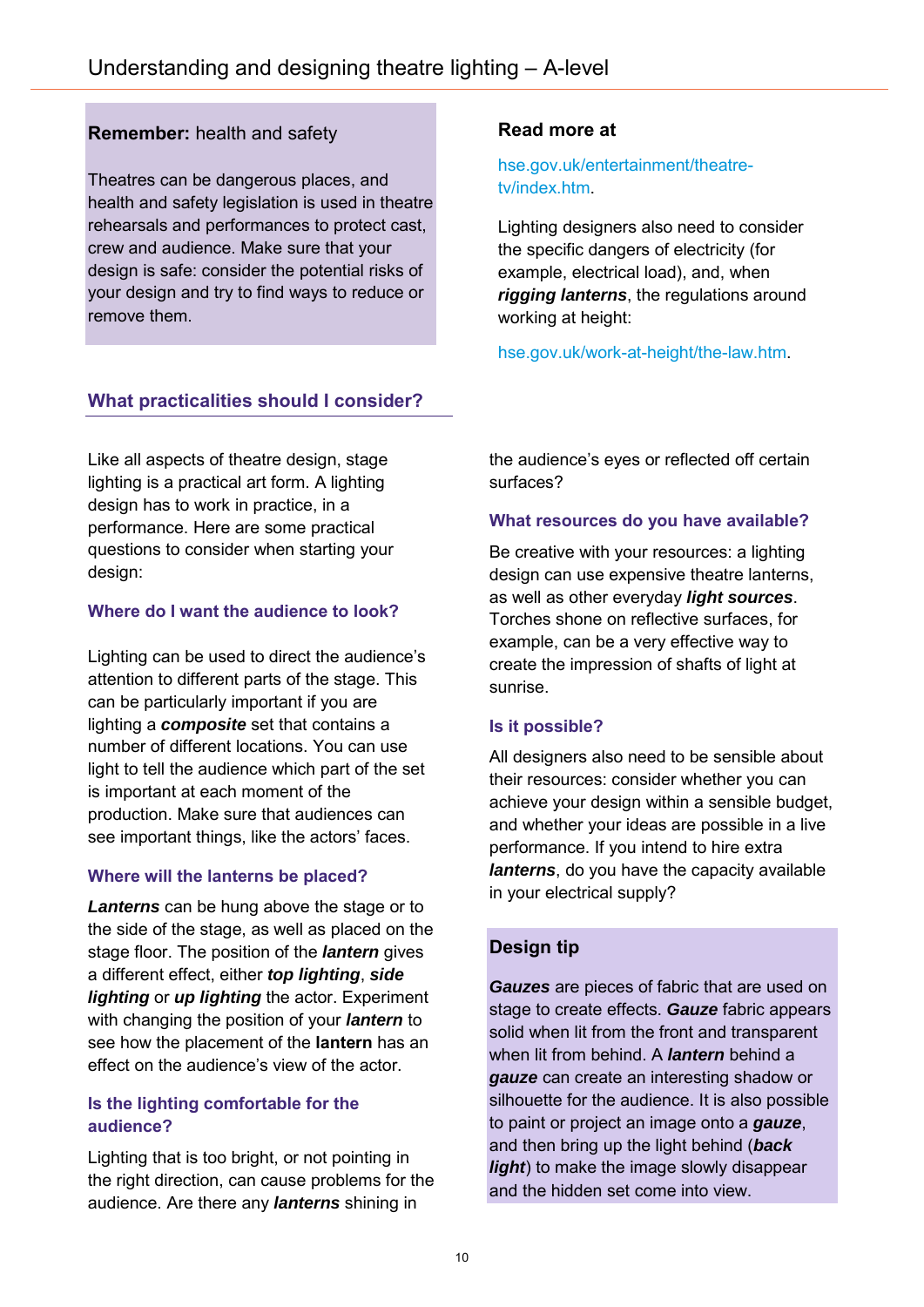#### **Where can I get inspiration?**

Research is a very important part of lighting design. You can use research to develop your own ideas and to make sure that you understand the location and era of the production you are designing.

#### **Understanding the context**

Research is vital in understanding the historical, social and cultural context of your production. Look into the era and location of your production's setting. This is not only useful research for realist productions, but for all design work: you might not want to accurately re-create the era on stage, but you may take elements to inspire your use of colour, intensity, focus and shadow in your final design. Areas for research might include:

- The style of the era or location itself. What would artificial, indoor light be like in the period of the play?
- If your play is set in a real place, what that place looks like (if you can visit it, even better!).
- What things are or were important about daily life for people of different social classes in this era or location?
- What other lighting designs have been done for productions of this play?
- What impact do you want the lighting to have on an audience?

#### **Developing your ideas**

As well as contextual research, you should gather materials relating to your own ideas. Experimenting with *light sources* is important: what different effects do you get from theatre *lanterns*, torches or lamps? Consider the different quality of light from a candle, gas mantel, 40 watt electric bulb and a strip light. Images of light, for example, in paintings or photographs, are very useful for thinking about the quality of light you can create on stage. Consider the source of light in these images: it won't always be realistic! Don't restrict yourself to things you already know: visits to libraries, art galleries or museums can be great sources of inspiration.

#### **Design tip**

A mood board is a good way to gather your research together and compare your ideas. Include images that you think are relevant from your contextual and ideasled research, as well as images of light at different times and in different places. You could also include samples of lighting *gels*, *internal* lights and anything else that is relevant to developing your final design.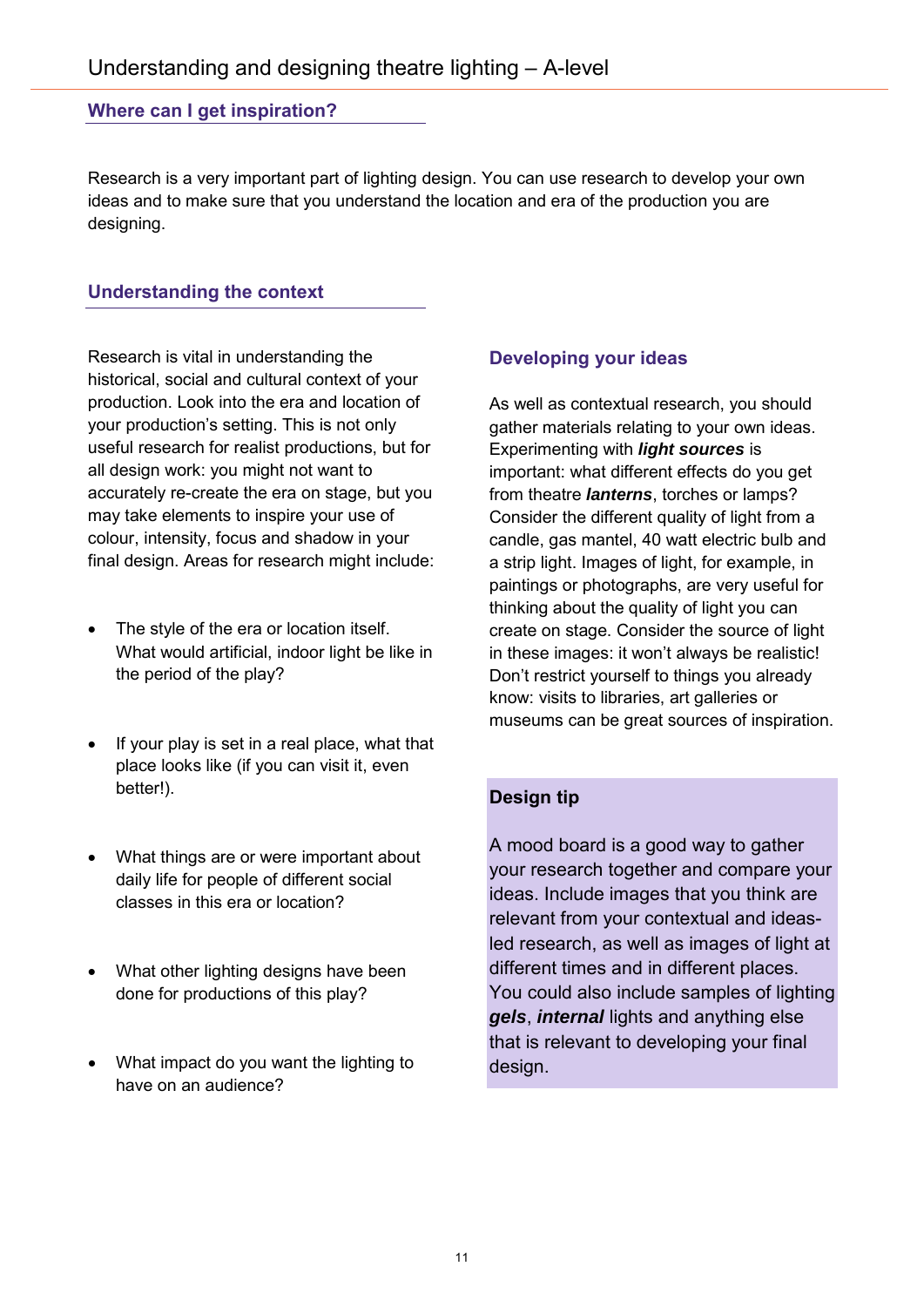## **How can I present my ideas?**

Lighting designers use different ways to present their ideas and develop their designs. Here are four that you might like to consider when you are preparing designs for your AQA assessments:

## **Lighting plans**

Lighting plans indicate where the *lanterns* will be placed to create the lighting design. These are normally drawn *to scale*, as a *ground plan*, with important elements of set marked on. Lighting *bars* are also added and the position of each *lantern*, as well as its type and colour, is indicated.

## **Lighting cue list**

A lighting *cue list* is a list of the different *lighting states* in the production, with an indication of what the state looks like, its level, how it is *established* (*fade* or *snap* for example) and when in the production it takes place (the line or action that cues the lighting change).

#### **White card models or model boxes**

Lighting designers can work with set designers to experiment with lighting effects using a set model. This allows a lighting

designer to use a torch or similar small light to see the effect of their design choices on the set.

## **Sketches**

Sketches can show the intended effect of your lighting design, particularly if you are interested in creating an atmosphere, exploring shadows, or using specific colours. You can add samples of *gels* or *gobos* to your sketches to give a clear idea of your choice of colour or effect.

**Most designers will use a combination of these methods to present their ideas.**

## **Design tip**

*Gobos* can be used to create shapes with light. These are metal frames that are placed in front of a *light source*. The frames have shapes cut into them, so that when the *lantern* is on, the outline of the shape can be seen on the stage floor or wall. *Gobos* can be used to create the effect of trees, water, or moonlight, for example. Although professional *gobos* should be used with stage *lanterns*, you can experiment with *gobo* effects by cutting shapes out of cardboard and holding them in front of a torch. You can develop this effect using gels. For example, you might create a stained glass window effect for the church scene in *Much Ado about Nothing*.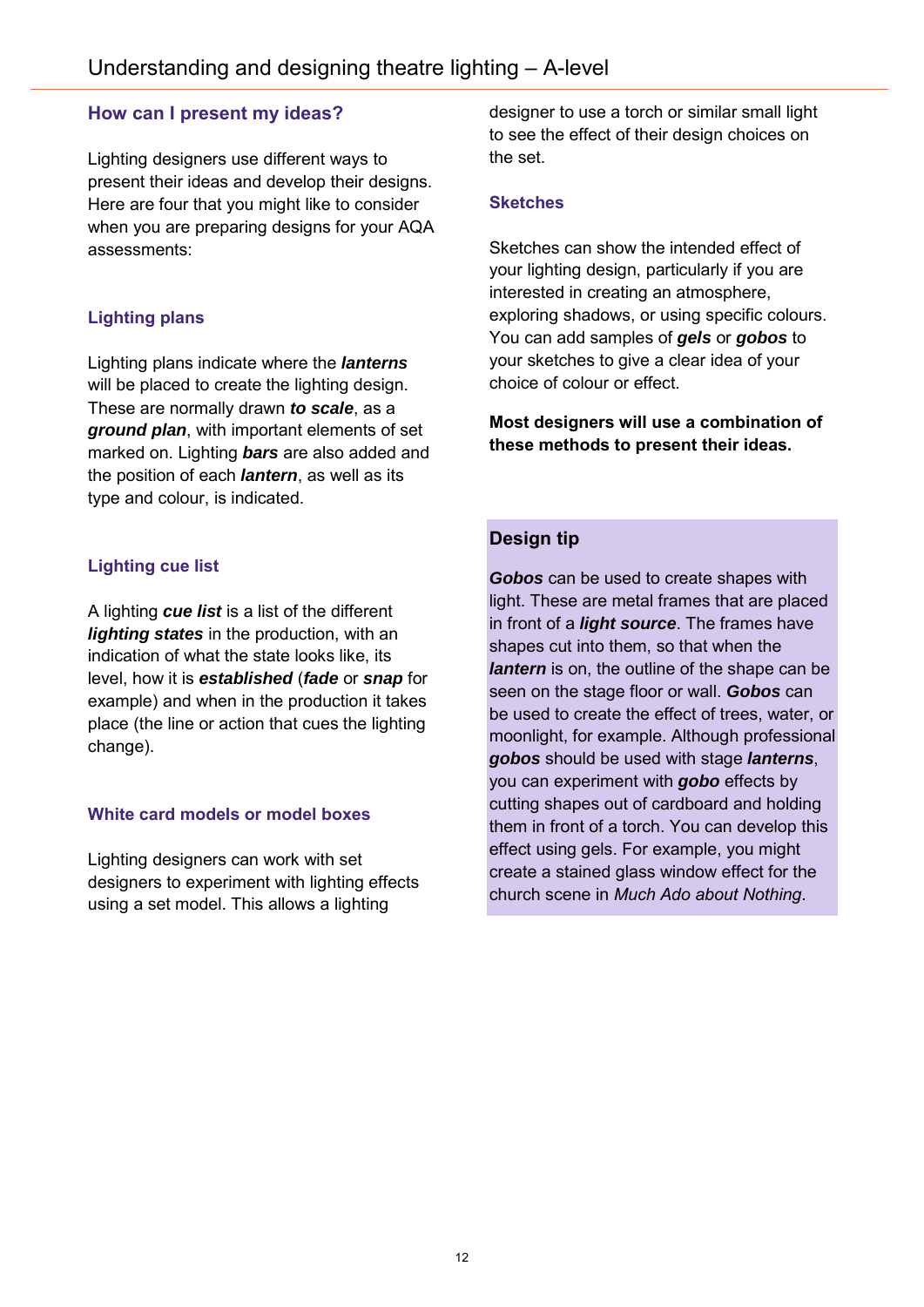## **Examples in action**

## **Different types of stage lanterns**

As a lighting designer, it is important to understand your equipment. Stage lights are called *lanterns*. Different *lanterns* have different functions and create different effects. Here are four examples of different types of *lanterns* and their possible uses, as well some other important lighting equipment.

## **Fresnel [fre-nell]**

The fresnel is a good general *lantern*. It produces a light with soft edges and this means that a number of fresnels can be used together to evenly cover a whole stage with light. In this picture, the fresnel has *barn doors*. These can be adjusted to change the shape of the beam of light.

Example of a fresnel lantern is [here.](http://www.elationlighting.com/images/products/ELED-Fresnel-II.jpg)

## **Profile**

Profiles create a defined beam of light that is useful as a *spotlight* for an actor, or to pick out details on a set. They are usually long, thin *lanterns*. Profiles are also good *lanterns* for *gobos*. Attached to the front of the profile is a *gate* where the *gobo* or *gel* can be placed

Example of a profile lantern is [here.](https://cdn.shopify.com/s/files/1/1192/0958/products/Selecon_Acclaim_Axial_18-34_Zoomspot_1024x1024.jpg?v=1467870079)

#### **Par can**

A par can produces a strong beam of light that is suitable for creating bold colours on stage. Par cans can be identified by their rounded shape. These *lanterns* do not normally have *barn doors*, so you often cannot create the sharp shapes possible with a fresnel. In this picture, the par can has a *gel* frame: coloured *gel* can be placed here to change the colour of the beam. Birdies are very small *lanterns* that look like par cans and use a par can lamp.

Example of a par can lantern is [here.](http://jnix.student.ewweb.co.uk/wp-content/uploads/sites/189/2015/01/LThomas_PAR_64_Black.jpg)

## **Floods**

Floods are *lanterns* that can flood a space with light. They can be used against a **backdrop** or as a floor light. Floods cannot be focused, so are better for lighting set than actors. They can be used individually or in a set, as seen in this picture.

Example of a flood lantern is [here.](http://www.lwtc.com/hireimages/coda3.jpg)

#### **Strobe**

**Strobes** rapidly pulse to create a special effect (for example to make the actors appear like they are moving in slow motion).

Example of a strobe lantern is [here.](https://prolight.co.uk/wp-content/uploads/2016/04/STRO10_U01-1.jpg)

## **Lighting desk**

Lighting equipment is controlled through the *lighting desk*. This is where the lighting technicians can control the *level* and *fade* of each *lantern* and *lighting state*.

Example of a lighting desk lantern is [here.](https://s-media-cache-ak0.pinimg.com/736x/1f/b6/86/1fb68638aadd93d73f5a447b9477f449.jpg)

## **General cover vs specials**

There are two main parts to most lighting designs. *General cover* is the light that makes sure the audience can see, by covering the important parts of the stage. *Specials* are lights that create a specific effect, for example highlighting an actor or part of the set or using a *gobo*.

Next time you are at the theatre, take a moment before the performance begins to look at the lighting rig and see what types of *lantern* you can identify. During the performance, see if you can identify moments when different *lanterns* have been used.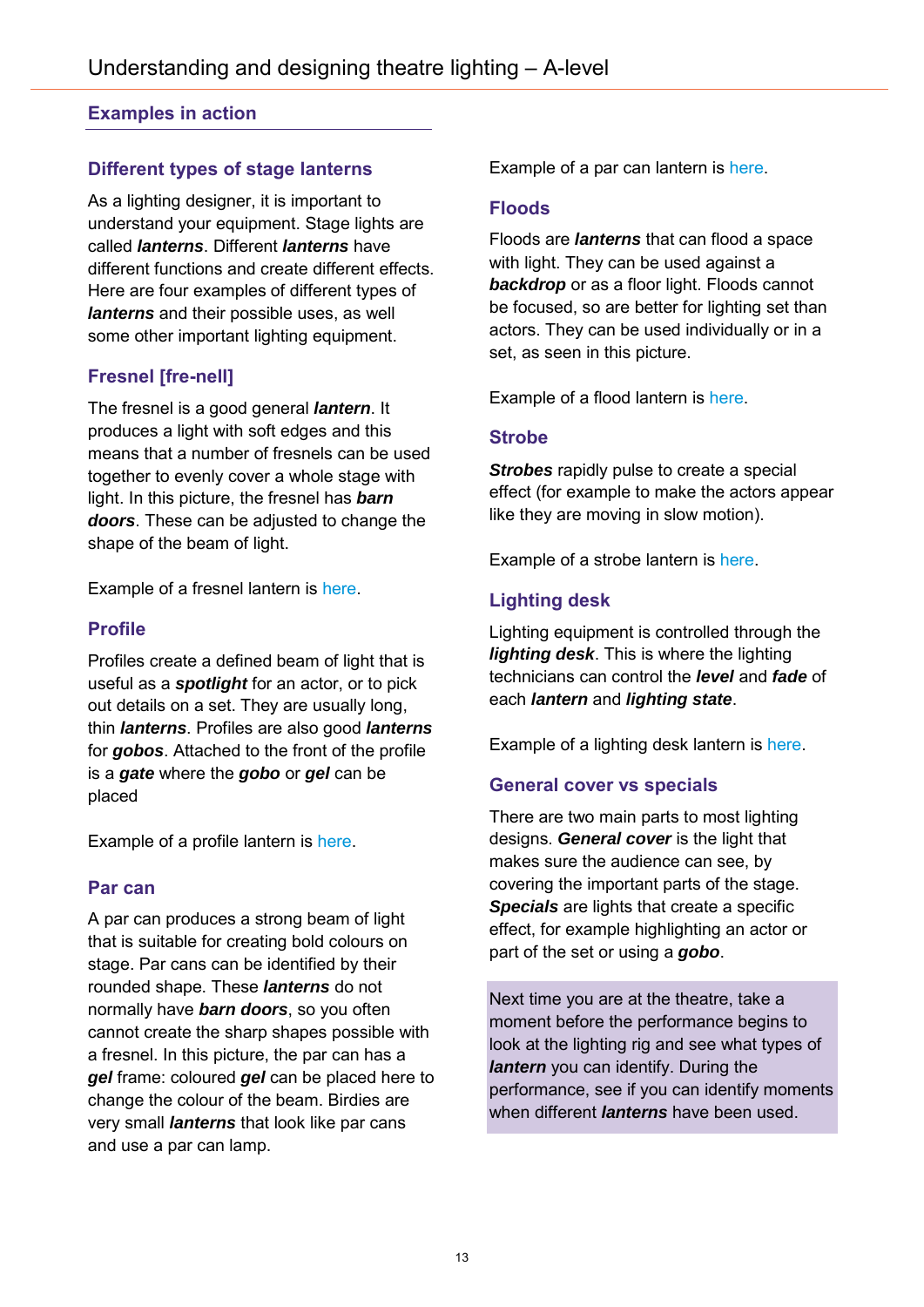# **Understanding a lighting plan**

Below is an example of a lighting plan, taken from the website:

[stagelightingguide.co.uk.](http://www.stagelightingguide.co.uk/)

*The link to the image is [here.](http://avacoustics.in/wp-content/uploads/2015/04/stage-light-5.jpg)* 

The features of the plan have been marked so that you can understand how it works and what information it includes.

- Furniture like sofas and chairs are important to consider: when actors are sitting on these, their faces will be lower down. The lighting designer must make sure that they are still well lit.
- Each type of *lantern* is marked using a different shape. The square shape indicates a fresnel.
- The circular and square shape indicates a profile. It is clear from the shape which direction the *lantern* is pointing.
- A key has been included to tell you what colour lighting *gel* each lantern will require. Warm indicates a colour like

.

amber, yellow or *straw*. Cool indicates a colour like blue.

- The plan includes a *ground plan* of the set that shows important elements of *scenery* and furniture, including entrances and exits. In your designs, you can also think about lighting off stage areas, for example the spaces that can be seen through a door or window.
- Each *lantern* is marked onto the plan. This tells the person who will *rig* the *lanterns* where in the space each *lantern* should be placed. The *lanterns* in this plan are hung on bars over the stage and *auditorium*. Bars over the auditorium are called *front of house bars*.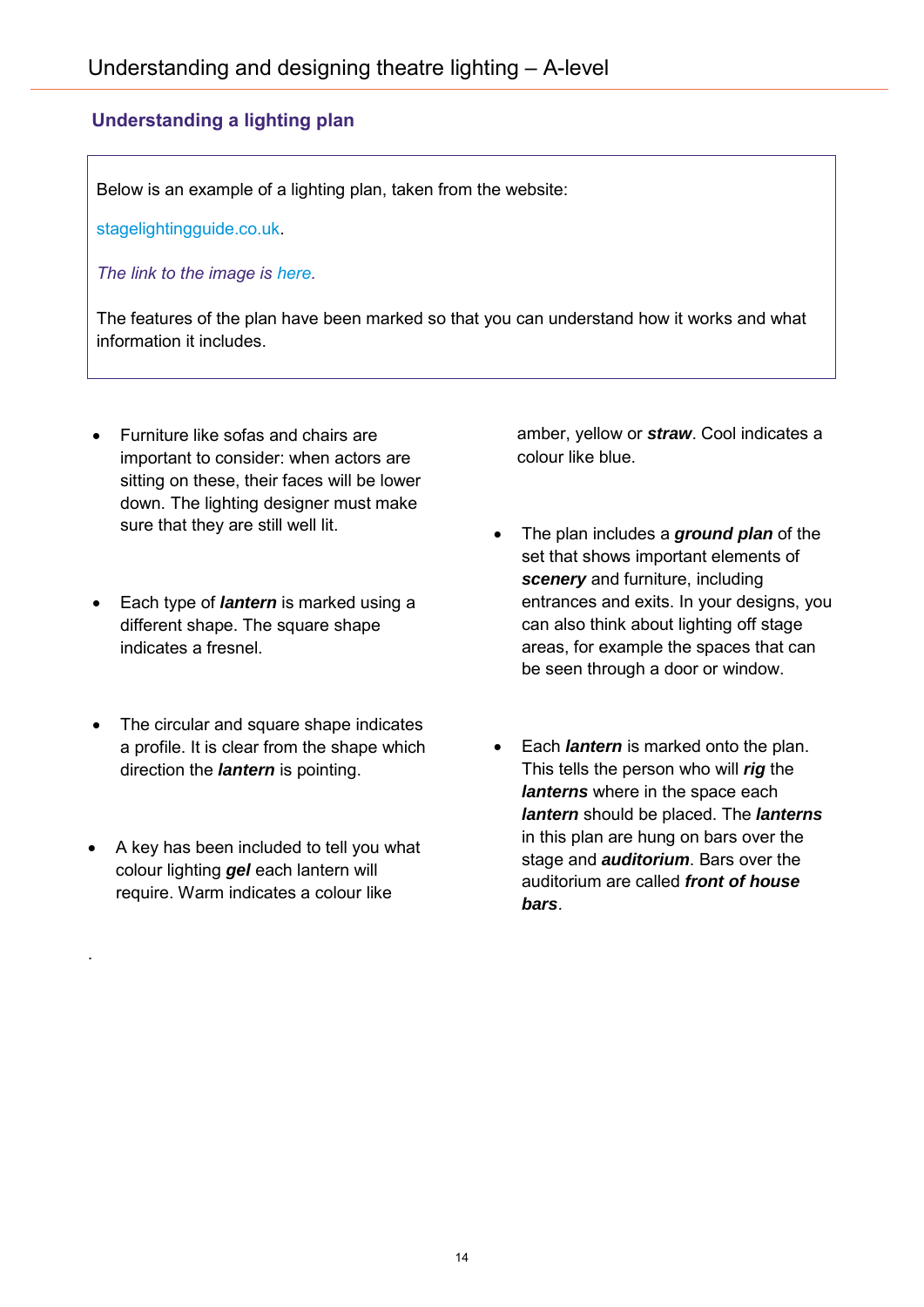## **Do it yourself**

## **Creating a lighting cue list**

Creating a lighting *cue list* makes you think about the different *lighting states* you will need for your performance. You will also need to consider what time or location you are working with, and what mood or atmosphere you want to create. This step-by-step guide will help you to create a lighting *cue list* for a scene from the play you are working

## **1.** Know your resources

Start by thinking about your performance space and the lighting facilities available to you. Do you have any other resources you might want to use (for example a *gauze*, torches or *internal* lights?

## **2.** Know the action

Look closely at the scene you are working on and think about what you need to include. Are there any lighting changes in the text? Does anyone turn a light on or off, for example? Is it morning or night?

## **3.** Know the meaning

Now look again at the text and identify any key moments or themes. Is this a scene with a specific atmosphere? Does something important change? Could you reflect this through light?

## **4.** Mark the lighting cues

On a grid like the one on the next page, mark the points at which the lighting will need to change and fill in the *cue* for this to happen.

## **5.** Mark the lighting states

What will each *lighting state* look like? Add this to the grid.

#### **6.** Think about transitions

How will you get from one *lighting state* to the next? Will the light *fade* slowly or quickly *snap*? How will the scene begin and end?

## **7.** Reflect

The purpose of the *cue list* is to give you an overview of your design. If something doesn't work, try it a different way. Make sure you try out your lighting ideas in sufficient time to solve any problems: there will certainly be some! You will need a lighting plan to go with your *cue list*.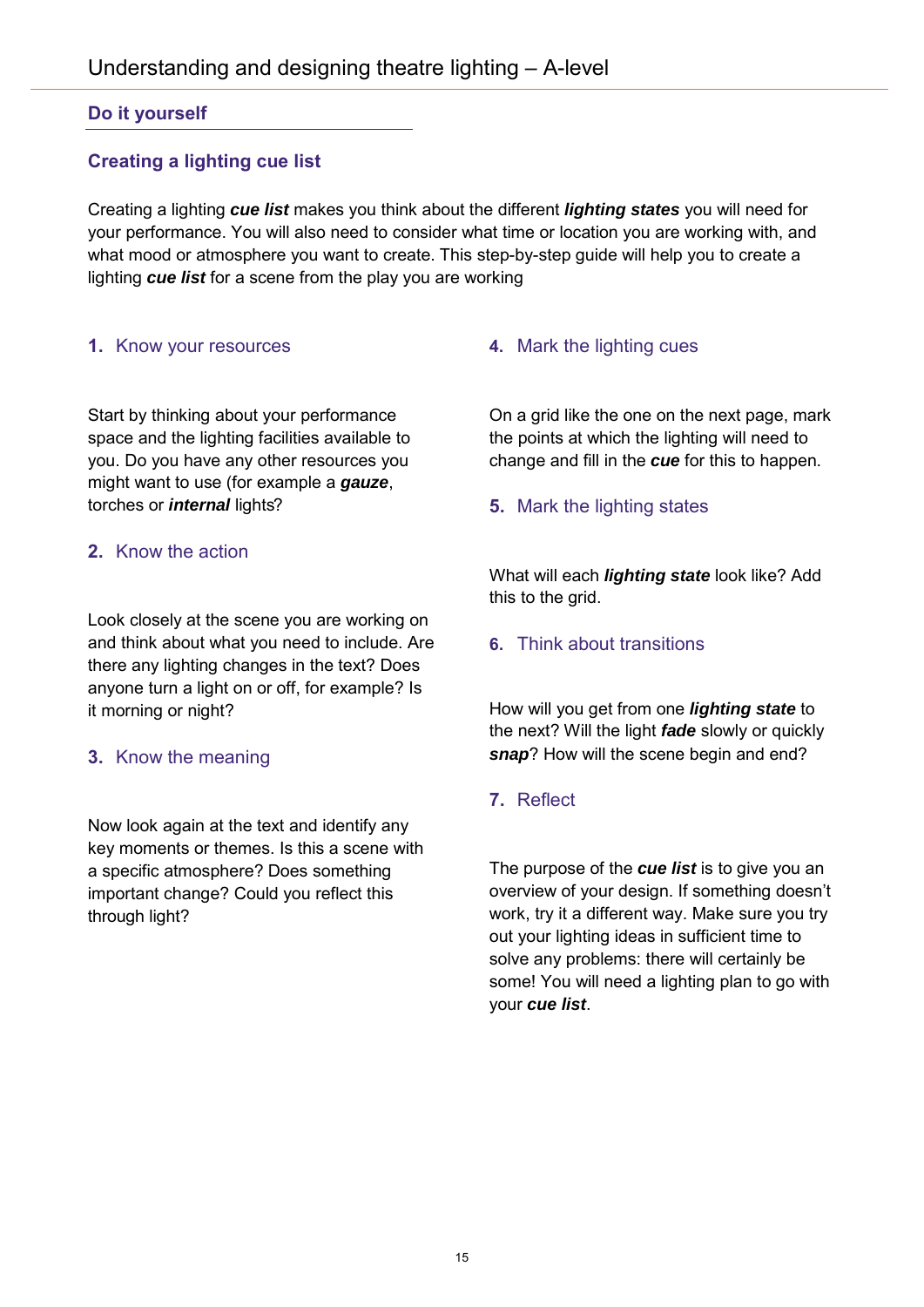| Cue                                                                | <b>State</b>                                                                                                                                                                                                                                                                                                                    | <b>Transition</b>                                                                                                       |
|--------------------------------------------------------------------|---------------------------------------------------------------------------------------------------------------------------------------------------------------------------------------------------------------------------------------------------------------------------------------------------------------------------------|-------------------------------------------------------------------------------------------------------------------------|
| 1. Light fades up<br>as MAN 1 enters.                              | Early summer evening. Sunshine through the<br>kitchen window. Atmosphere should be warm (use<br>some warm coloured gels, eg straw). See lighting<br>plan for number of lanterns and positioning. Level<br>8.                                                                                                                    | Quick fade.                                                                                                             |
| 2. When WOMAN<br>1 slams the door.                                 | Later evening. Sun is going down. Script says it is<br>getting a little colder outside, so add some blues.<br>Bring level of warm lanterns down to 6.<br>Think about when the <i>lighting state</i> needs to be<br>finished ('established') as well as when it starts.<br>This will tell you how long the transition should be. | Very slow fade<br>(over 10 minutes).<br>State should be<br>established when<br>MAN 2 says "It's<br>getting darker now". |
| 3. When MAN 2<br>switches on the<br>kitchen light.                 | Add kitchen light.<br>This effect could be an <i>internal</i> light controlled by<br>the actors.                                                                                                                                                                                                                                | Snap.                                                                                                                   |
| 4. When the<br>argument<br>between MAN 1<br>and WOMAN 1<br>starts. | Night-time: the sun has completely gone and there<br>is moonlight through the trees. Use a gobo for this<br>effect. Lantern with gobo at level 10.                                                                                                                                                                              | Slow fade (over 4<br>minutes).                                                                                          |
| 5. As WOMAN 1<br>grabs the knife.                                  | Bring levels of light down so that the stage is<br>darker (level 3) Leave some lanterns on level 10<br>to create big shadows of MAN 1 and WOMAN 1 on<br>the walls of the set.<br>This change is about atmosphere rather than time<br>or location.                                                                               | Quick fade.                                                                                                             |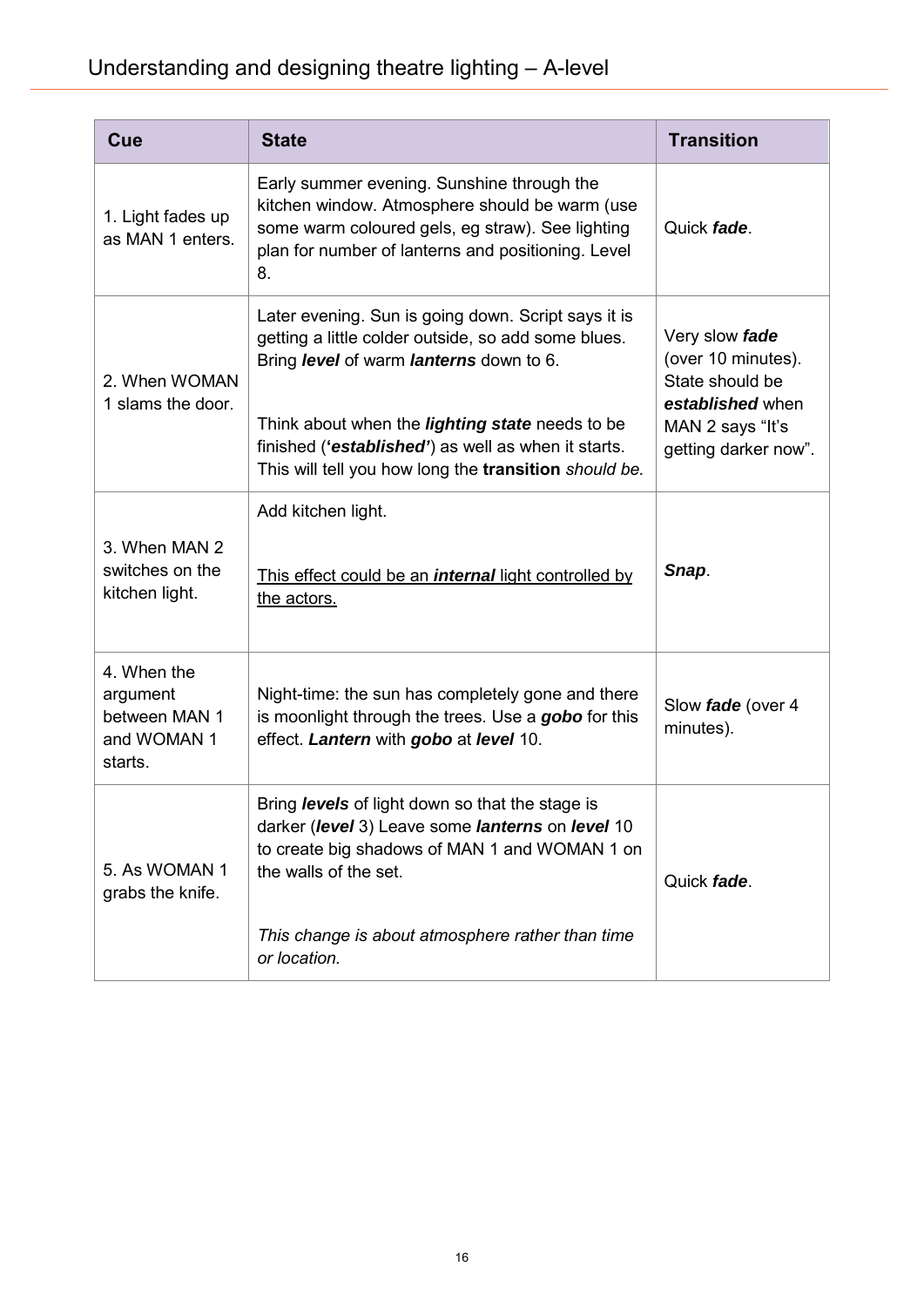# <span id="page-16-0"></span>**Component 1 – Understanding drama (written exam)**

# **Section A and B set texts:**

Lighting design: these pages offer brief, specific advice related to the three different aspects of the A-level assessment.

In addition to the brief extracts, refer to the relevant pages of the specification for the full requirements.

For plays in **List A**, for the purposes of the exam students must be prepared to adopt the perspective of at least two of the following three roles:

- performer
- designer (lighting, sound, set and costume)
- director.

For plays in **List B**, for the purposes of the exam students must be prepared to adopt the perspective of director, performer and designer (lighting, sound, set, costume).

## **First, get to know the play in as much detail as possible.**

Consider any details given in the stage directions or moments of action which make particular demands on the lighting design.

#### **Define the play's demands**

#### The geographical setting:

For example, the change between the opening, aboard a ship, and the arrival in Australia in *Our Country's Good.*

#### The historical period:

For example, the type of lighting, such as oil lamps, appropriate to the room in *Hedda Gabler* and the stage lighting needed to augment this.

#### The social class of the characters:

For example, the social pretentions of the Samsa family in *Metamorphosis*.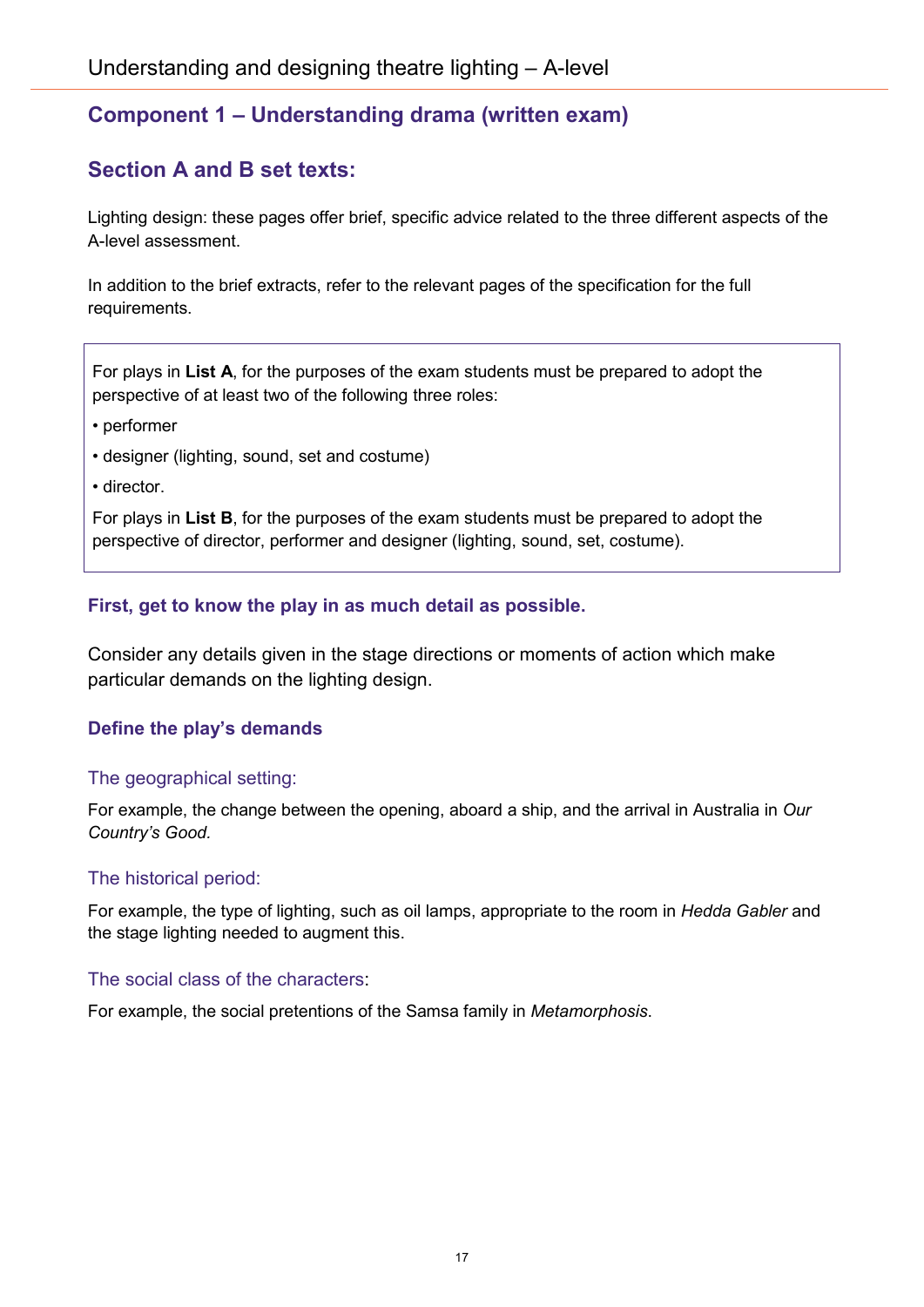#### **Research**

Before you decide what you want to use in your own design, know what would be accurate to the geographical setting, historical period and the social class of the characters in your play.

Explore books, the internet, photographs, paintings, museums, actual venues. This way you see what the room in *The Glass Menagerie* would be like and how it would be lit at different stages of the play or how your lighting effects might clarify the opening section of *Bronte*.

#### **Decide:**

Whether your lighting is to be relatively unobtrusive in style (aiming to make the action clearly visible and directing the audience's focus to the appropriate section of the stage, or stylised and non-realistic in approach. Remember that all of these choices need to be justifiable in the play as a whole and changes need to add to the audience's experience, not to distract them. The changing moods in *Yerma* need to be reflected in the lighting design but there are also contrasts to be incorporated such as the candle-lit procession.

#### **Lighting plot:**

Ensure you have addressed every act, scene and requirement of the action. Consider the lighting rig you intend to use and define the effects in detail. Sketches can help to make clear the areas the lighting is to cover, the positioning of the lanterns and their types. At the beginning of *Cloud 9* the stage direction is 'Low bright sun' and in *Jerusalem*, 'England at midnight. A clearing in a moonlit wood.' How might you achieve these effects? What *lanterns*, *levels*, positions and *gels* would help to ensure the play starts with the required impact?

## **Effectiveness for an audience:**

Consider what effect you wish to create for an audience, by the designs as a whole and at particular moments. Do your designs achieve these aims?

#### **Review:**

Assess each decision you have made in relation to the ideas within this whole section on 'Understanding theatre lighting'; how would you explain and, most especially, **justify** these in relation to the setting, the action and the mood/atmosphere you wish to convey and the impact you wish your lighting designs to have **on the audience**?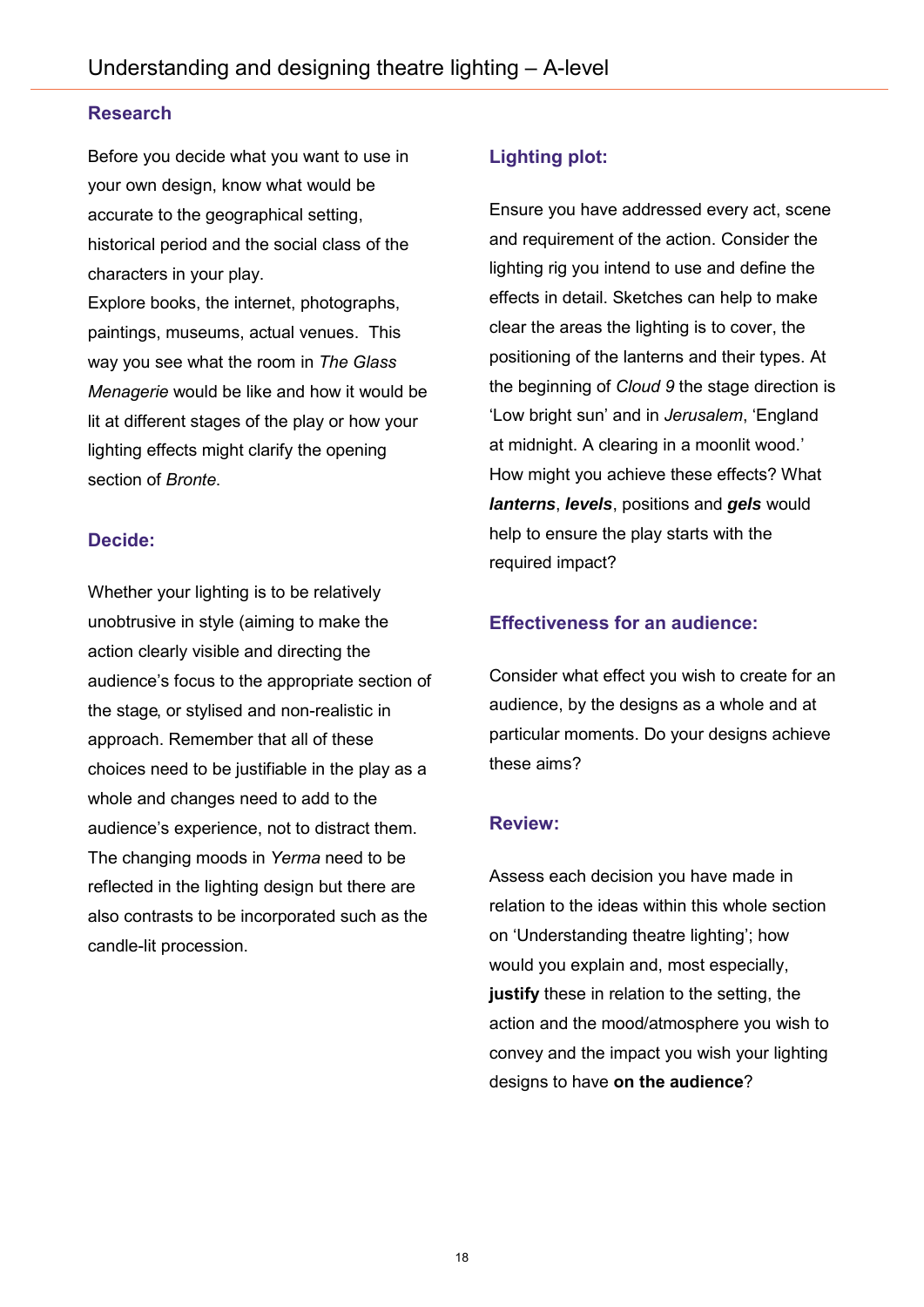# **Component 1 (written paper), Section C: Live theatre production**

'Students should learn how to:

• articulate their understanding of how the performers/designers/director (as appropriate) communicated meaning to the audience

• consider in detail how aspects of the performance piece contributed to the impact of the production

• assess how aspects of the production contributed to its effectiveness as a piece.'

## **Writing about lighting design in a play you have seen**

When discussing a play you have seen, make accurate and confident use of the vocabulary from this document.

#### **Before the exam:**

• As soon as possible after your visit to the theatre, write notes and make detailed sketches from which you can revise (don't expect to remember everything in several months' time).

#### **In the exam:**

• **Read the question**; you are not simply being asked to write generally about the lighting. Identify the **focus** of the question.

#### **Make it clear what the lighting effects were:**

If the question asks you to describe the lighting effects, do so in as much detail as possible. Could someone who has not seen the production visualise the lighting precisely?

• Consider the practical aspects such as the **levels**, **angles**, **colour**, **fades** and **special effects**.

#### **Assess the production in relation to the requirements of the question.**

For example, the question might refer to the way lighting created atmosphere or the effect for an audience.

- **Define** precisely what aspects of the atmosphere and effects were created and outline when this happened in the performance?
- Were there moments when the change of lighting was deliberately noticeable? What effect did this have for an audience?
- Assess the effect of the lighting in enhancing the presentation and helping the audience's understanding and appreciation of the play.

**Always refer to particular moments.**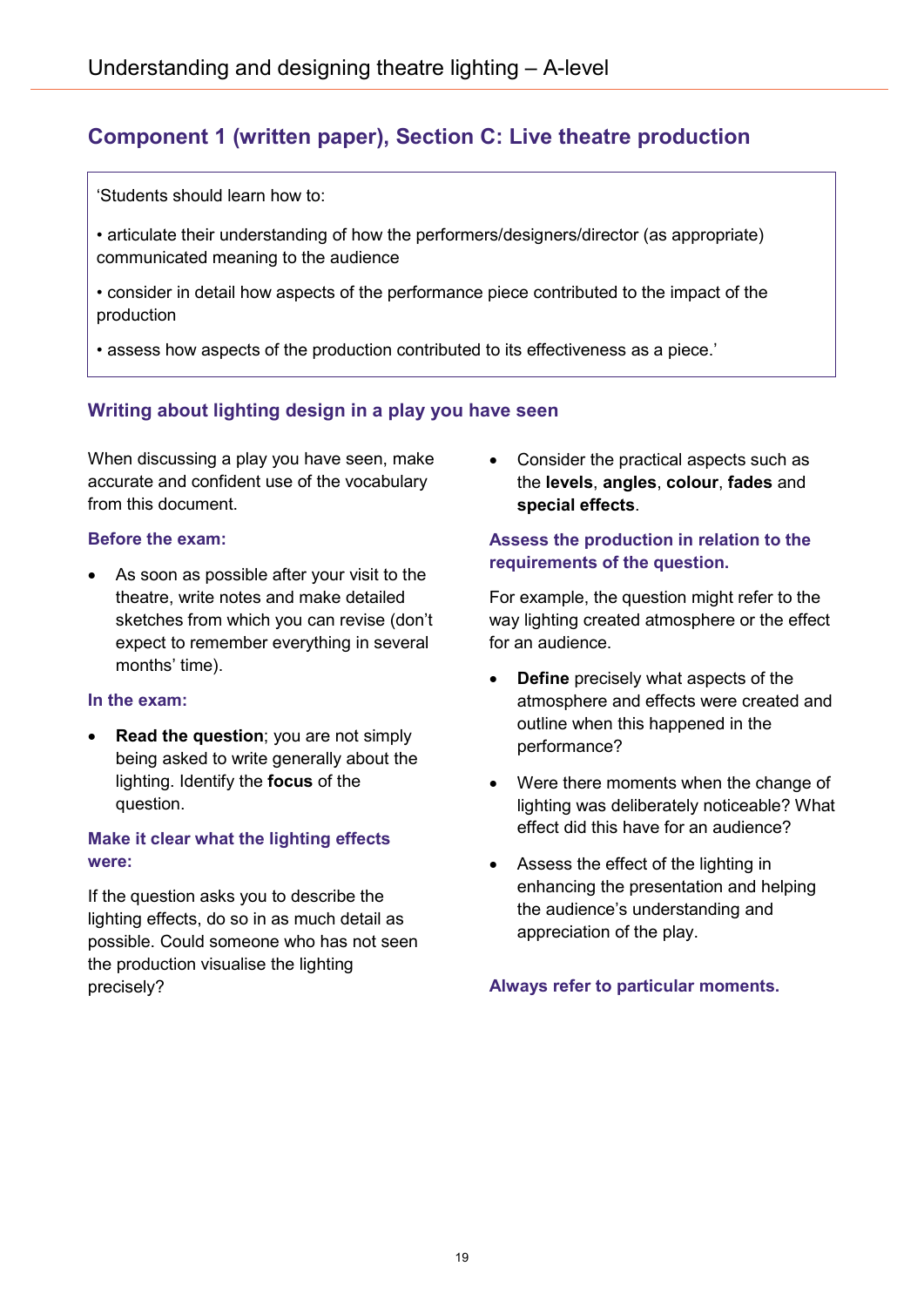# <span id="page-19-0"></span>**Components 2 and 3 (practical performance)**

'Students should aim to understand productions in terms of the relevant content listed in **Knowledge and understanding** [page 11], and in addition:

• the perceived or stated aims of the production team and their success in achieving them

• the creative collaboration of the performers, the designers, the director and other members of the creative team

• the audience experience and response.'

Read all the details for lighting designer on page 17**.**

It is the student's lighting **design** that is assessed. Although students are expected to operate the lighting equipment when possible, this will not form part of the assessment.

The devised piece must be influenced by the work and methodologies of one prescribed practitioner. See pages 19, 20 and 21 for the list of practitioners.

Apply the variety of aspects discussed in the whole of the material in 'Understanding theatre lighting'.

#### Where applicable:

- **research**
- **refine**
- be prepared to **apply** the **influence** of your **chosen practitioner**.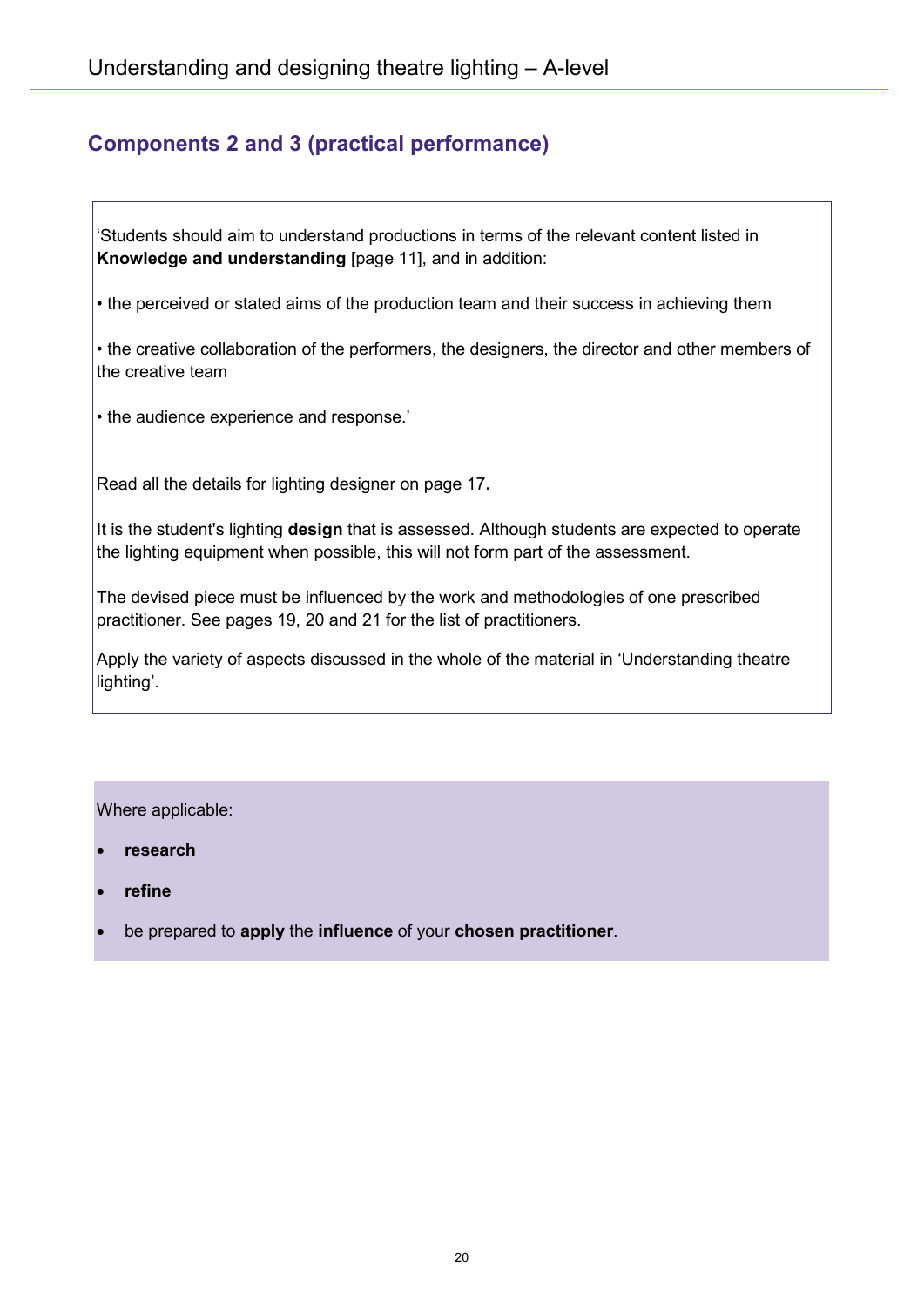#### **Create your brief**

- In consultation with the rest of the group, define exactly what the practical piece requires.
- Ensure that everyone agrees and that you all have the same overview, concept and intentions.
- Consider the effect your design will have on an audience and whether this is exactly what is required.

#### **Review the practicalities**

- Be realistic in your approach to your lighting design. Will what you visualise in your head be possible to create with the equipment you have available?
- Are there special effects you want to create? Ensure these are achievable. For example projection is a creative idea but the realisation is not always as easy as expected.
- Which areas of the stage need to be the main focus at each moment of the performance?
- Will your use of colour be appropriate? Green may look eerie and strange but what effect will it have on the colour of the set, the costumes and the actors' faces?
- An area of shadow at the rear of the stage may look effective in theory or on a model, but does any vital moment of action happen, insufficiently lit, in this area?
- Do your initial ideas reflect the aim and intentions of the group as a whole?

#### **Rehearsal dates**

- Create a schedule which allows for changes and alteration; there are always unexpected challenges, problems or opportunities.
- Your lighting needs to be ready in time for you to see the actors, in costume, on the set in a technical rehearsal.
- Your deadline is not the day of the exam.

#### **Create your design**

Now create your mood board or sketches, as well as a list of lanterns and gels or the full lighting plot.

## **Review the practicalities again**

- Are all your effects working fluently and in time with the requirements of the group?
- Are all lanterns rigged, focused and angled correctly?
- Have all safety regulations been adhered to?

#### **Watch rehearsals with an open mind**

• Your lighting is there to serve the production, not to be imaginative and interesting but unrelated to the demands of the performance!

Consult the glossary for key words that you can use when talking or writing about theatre design, and for definitions of important terms.

Any words in *bold italics* can be found in the glossary.